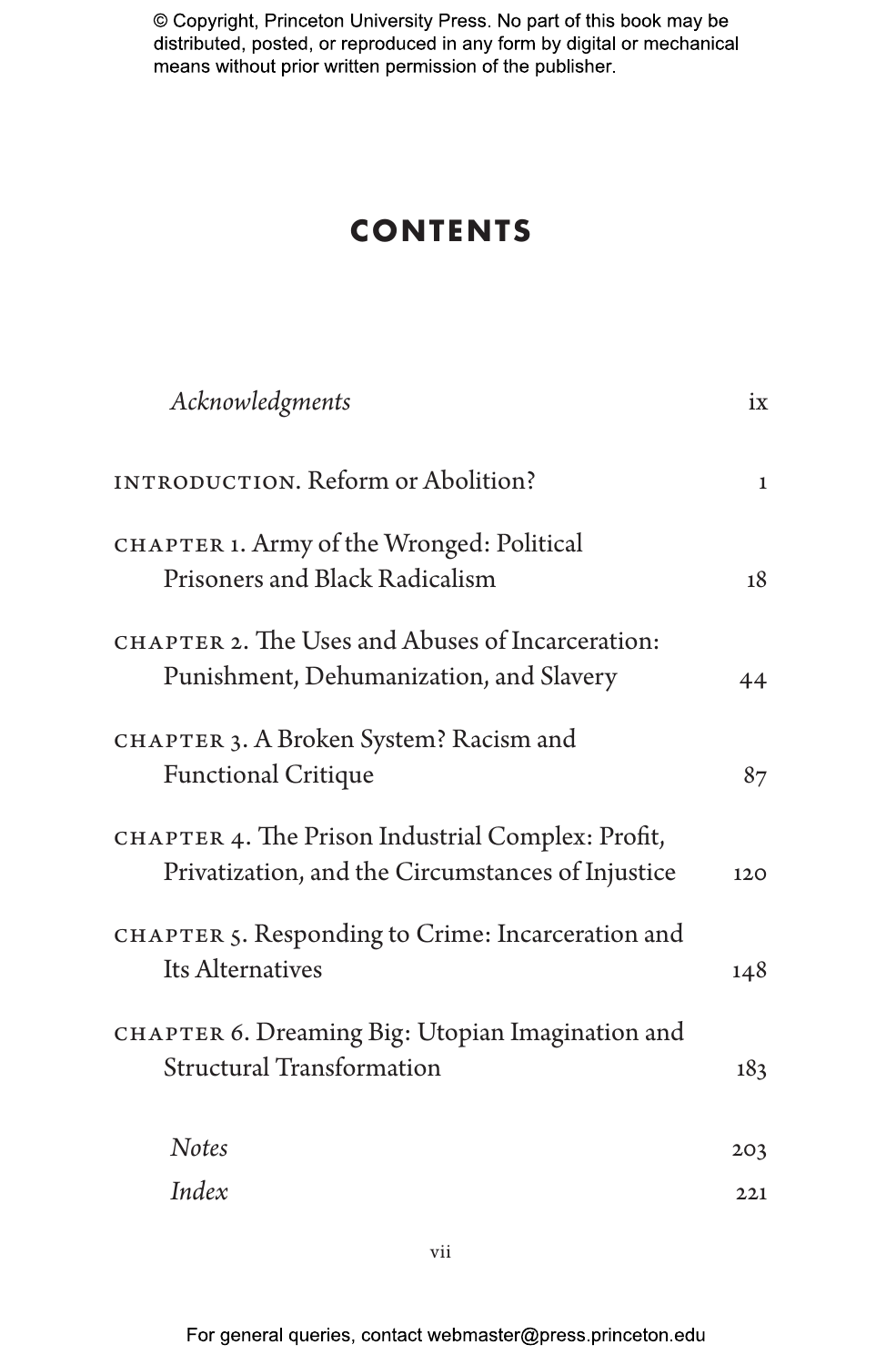# **Introduction: Reform or Abolition?**

The United States has a higher imprisonment rate than any country on the planet, with more than twenty-five percent of the world's prisoners.<sup>1</sup> Walnut Street Prison, the first in the nation, opened in Philadelphia in 1773, initially as a conventional jail and then expanded in 1790 into a state penitentiary, where convicted prisoners were required to perform hard labor in solitude.<sup>2</sup> But forms of incarceration, used for a variety of purposes, have existed in other places for centuries. While many historical examples are obviously horrifying and inhumane, today's prisons, in the United States and elsewhere, continue to raise serious questions of justice and human rights.

It is a hopeful sign of moral progress that many believe prison systems, around the globe but especially in the United States, are in urgent need of fundamental change. The problem of mass incarceration has received broad and deep news coverage. Numerous public stories, both reported and first-person accounts, detail the generally dreadful lives of prisoners. Persistent and sometimes militant activism is directed at reforming prisons, jails, and immigration detention centers. What is more, the belief that major reforms are needed in our prisons, and in our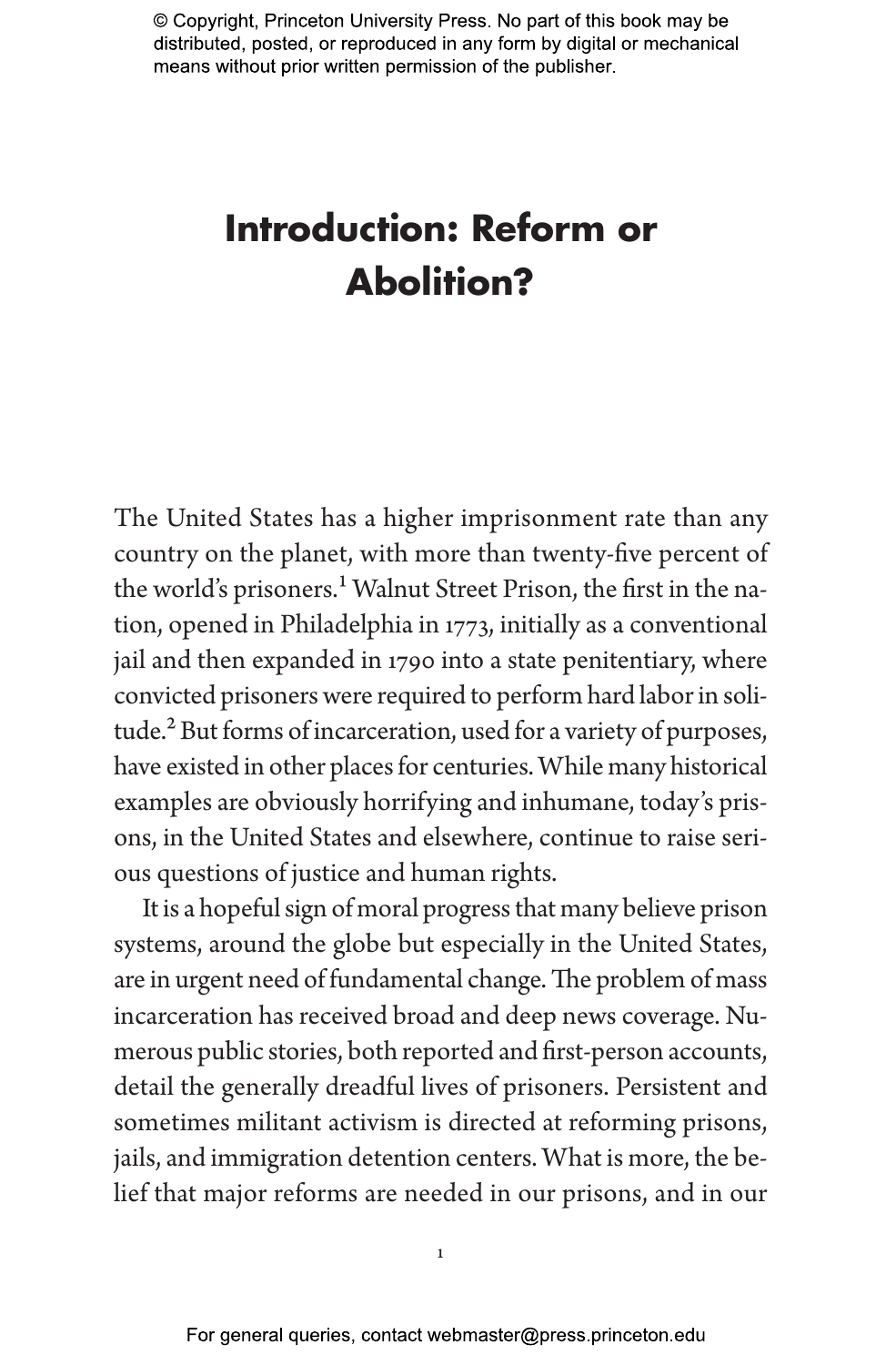2 Introduction

criminal law systems more broadly, cuts across the political spectrum, with many conservatives joining the call. $3$ 

More recently, a growing number of voices call for more than reform. They demand that we stop using prisons altogether. This political and philosophical outlook—known as "prison abolition" or sometimes "penal abolition"—rejects the very idea that incarceration can be a justified penalty for committing a crime. Prison abolition is radical, counterintuitive, and strikes some as absurd. But perhaps the abolitionists are correct—that prisons simply cannot be reformed, that even the most ideal prison would be indefensible. Prisons do tremendous and lasting harm, and this damage extends beyond prisoners to their families and communities. If a society relies on prisons, as all modern societies do, this use demands compelling defense. And so I welcome the call to scrutinize this longstanding practice.

Those convinced that prison reform is feasible and required by justice have long argued against defenders of the status quo and against those who benefit from the current broken system. Yet, with rising interest in and advocacy for prison abolition, it has now become essential for advocates of prison reform to put their views on trial against a significant and potentially superior alternative. Indeed, some abolitionists insist that reform efforts are not just ineffective but legitimize an inherently dehumanizing and unjust practice.<sup>4</sup> In effect, they charge prison reformers, including those who might be well meaning, serious, and earnest, with complicity in maintaining an oppressive social practice.<sup>5</sup> Some abolitionists also argue that prison reform is a liberal-capitalist project that lacks the radical imagination needed to bring about a truly humane, democratic, and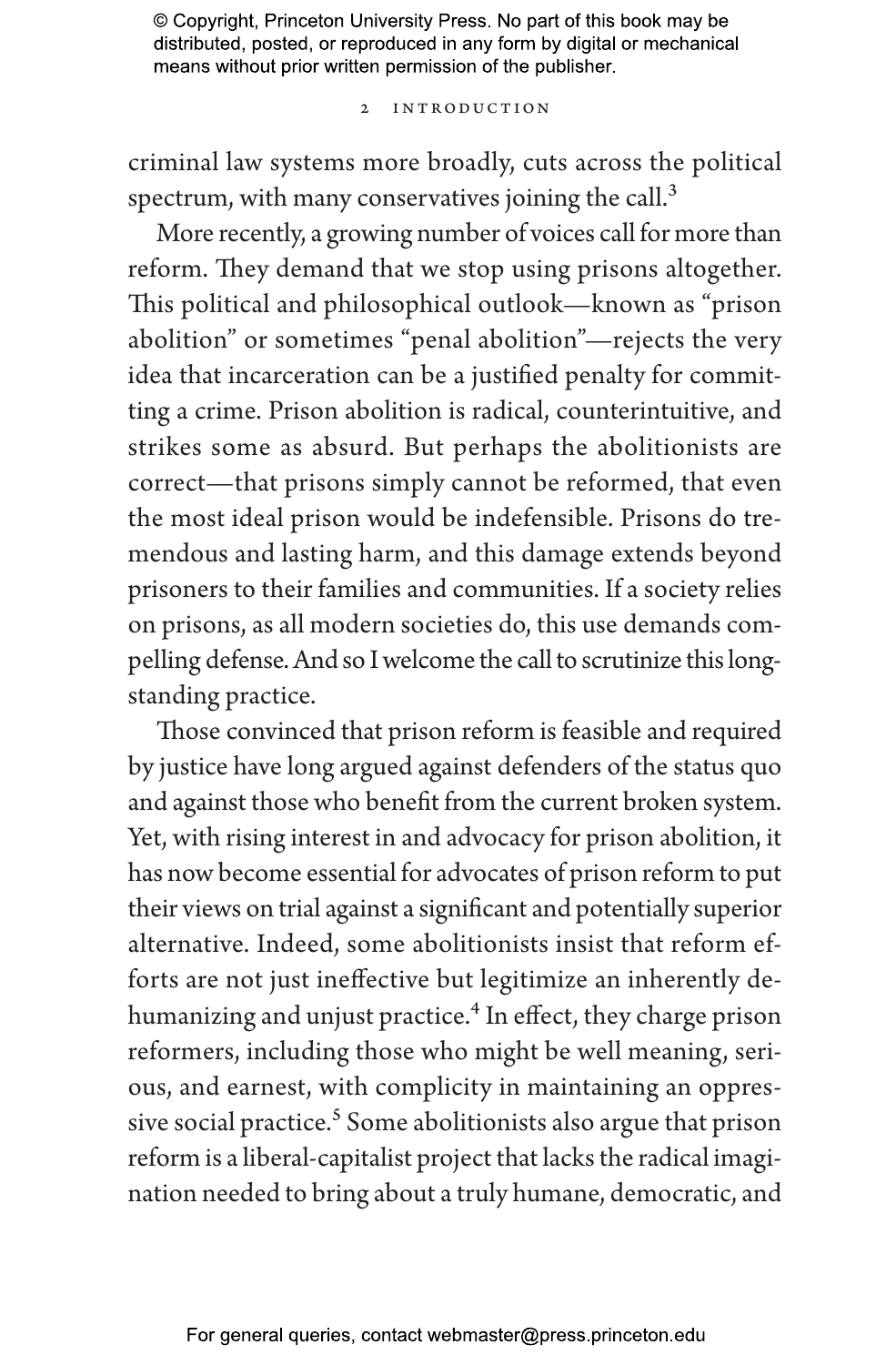REFORM OR ABOLITION? 3

free society. These charges warrant thoughtful philosophical attention.

### Philosophy, Punishment, and Prisons

At the heart of the vocation of philosophy is an inclination to consider radical ideas, to entertain the heretical thought, to not dismiss the "crazy" proposal. We should be open, even disposed, to questioning common sense and current arrangements, even when doing so is highly unpopular and poses some personal risk. Once we have thoroughly considered the radical thesis, we may find that we cannot accept it, that there are not compelling enough reasons to endorse it. We may nonetheless come away with a deeper appreciation of the relevant problems and possible solutions, and with a stronger grasp of what matters most.

For centuries, philosophers—Plato, Aquinas, Kant, Bentham, and many more—have written extensively about punishment and its justification. They have proposed and criticized theories based on retribution, deterrence, consent, forfeiture, fairness, reconciliation, rehabilitation, moral education, and other things. These philosophical theories typically abstract away from the concrete and grim realities of imprisonment, including the related questions of political economy and public finance. It is generally taken for granted that if penalties for criminal wrongdoing are legitimate, then a prison sentence is among the penalties that can be legitimately imposed. These theories also usually assume that the society within which imprisonment occurs is a just one (or nearly) and that the governing authority is fully legitimate. But what is yet to be shown—if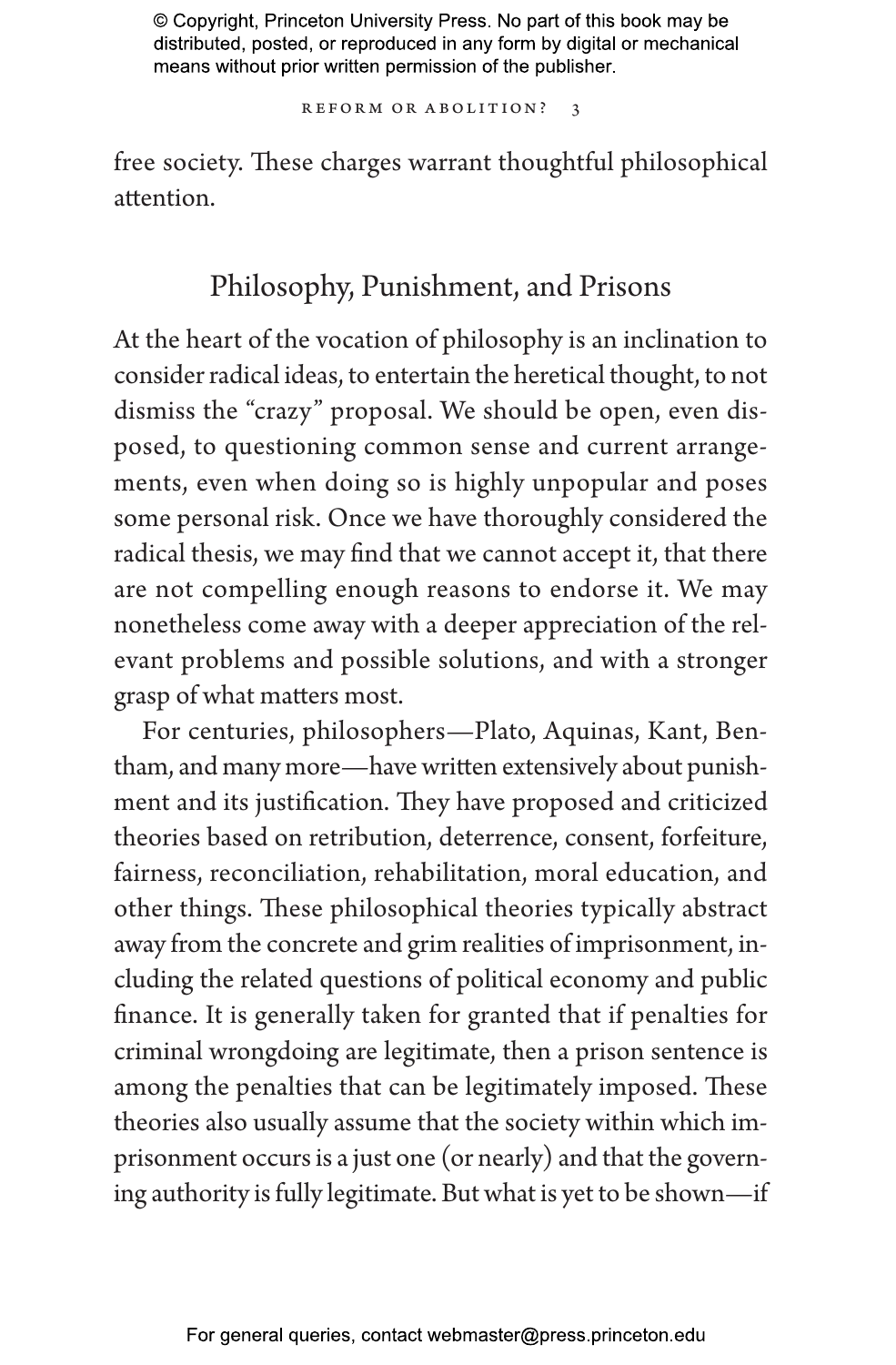4 Introduction

it can be—is that imprisonment is a defensible practice in our own unjust society and world, or that it would be justified under better social conditions that we can realistically bring about.

Philosophers, legal scholars, and others have addressed the death penalty, and many are adamantly opposed to it, even when the offense is especially heinous.<sup>6</sup> The question of whether prisons should be abolished can be thought of in similar terms. Even if punishment as a practice is permissible, not all penalties are legitimate crime-control measures, notwithstanding that some crimes are serious. For example, few would accept torture and maiming as legitimate forms of punishment, even if they did help to prevent crime. We should also ask whether incarceration can be a legitimate penalty for a criminal offense.

We might formulate the issue by distinguishing two questions. First, can the practice of imprisonment be justified despite existing structural injustices (for example, institutional racism and economic injustice), or should the use of prisons be discontinued, wholly or in part, until these structural injustices have been corrected? Second, could the practice of imprisonment ever be justified in a just social order, or would a fully just society obviate the need for prisons and therefore make their use illegitimate and repugnant? These are the questions I will address.

This book takes up abolitionist ideas as philosophy. The reflections offered, sometimes critical, are my way of thinking through whether to adopt abolition as my own philosophical and political stance. I explore these thoughts with the hope they might help others decide whether to be reformers or abolitionists. My reflections have not led me to become an abolitionist, at least not in the most radical sense of that designation. But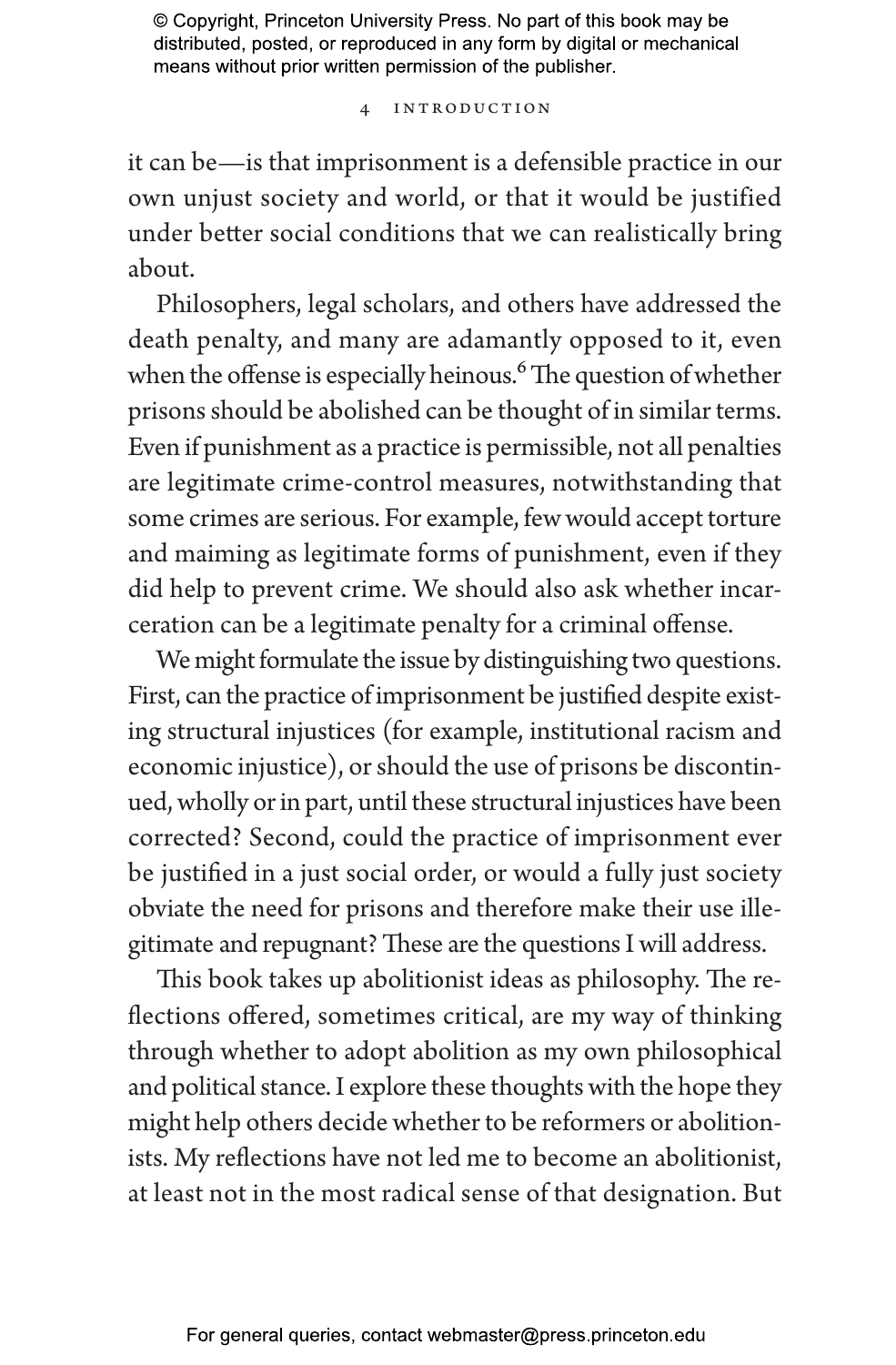REFORM OR ABOLITION? 5

I have learned much from thinking about abolitionist ideas, and I have changed my mind, at times fundamentally, about the practice of imprisonment under current conditions and in our possible futures. This critical encounter with the idea of prison abolition is therefore as much about explaining what I think abolitionists get right as it is about showing where I believe they go wrong. It is not my aim, then, to offer "the case against abolition" but rather to see what can be gained, philosophically and practically, from taking abolitionist ideas seriously.

### Angela Davis and Black Critical Theory

Although all abolitionists share hostility toward prisons, abolitionist theory and practice is remarkably varied. Though broadly leftist in orientation, the radical anti-prison movement is not unified by an agreed-upon set of basic principles. There are black radical, Marxist, pacifist, feminist, post-structuralist, and anarchist strands of abolitionist thought, activism, and organizing. I do not survey or engage the full evolving constellation of ideas and arguments that self-described prison abolitionists have put forward.<sup>7</sup> I focus on the wide-ranging and hugely influential philosophical contributions of Angela Y. Davis.

Davis is the preeminent scholar-activist in the abolitionist movement, a prolific writer and defender of radical ideas, and a distinguished philosopher.<sup>8</sup> She is a key leader in the movement, and her work is a touchstone among abolitionists. In numerous books, essays, speeches, films, and interviews, Davis has defended a world without prisons as a morally required and realistic goal. Her anti-prison theorizing takes its shape within a distinctive and well-developed philosophical framework. And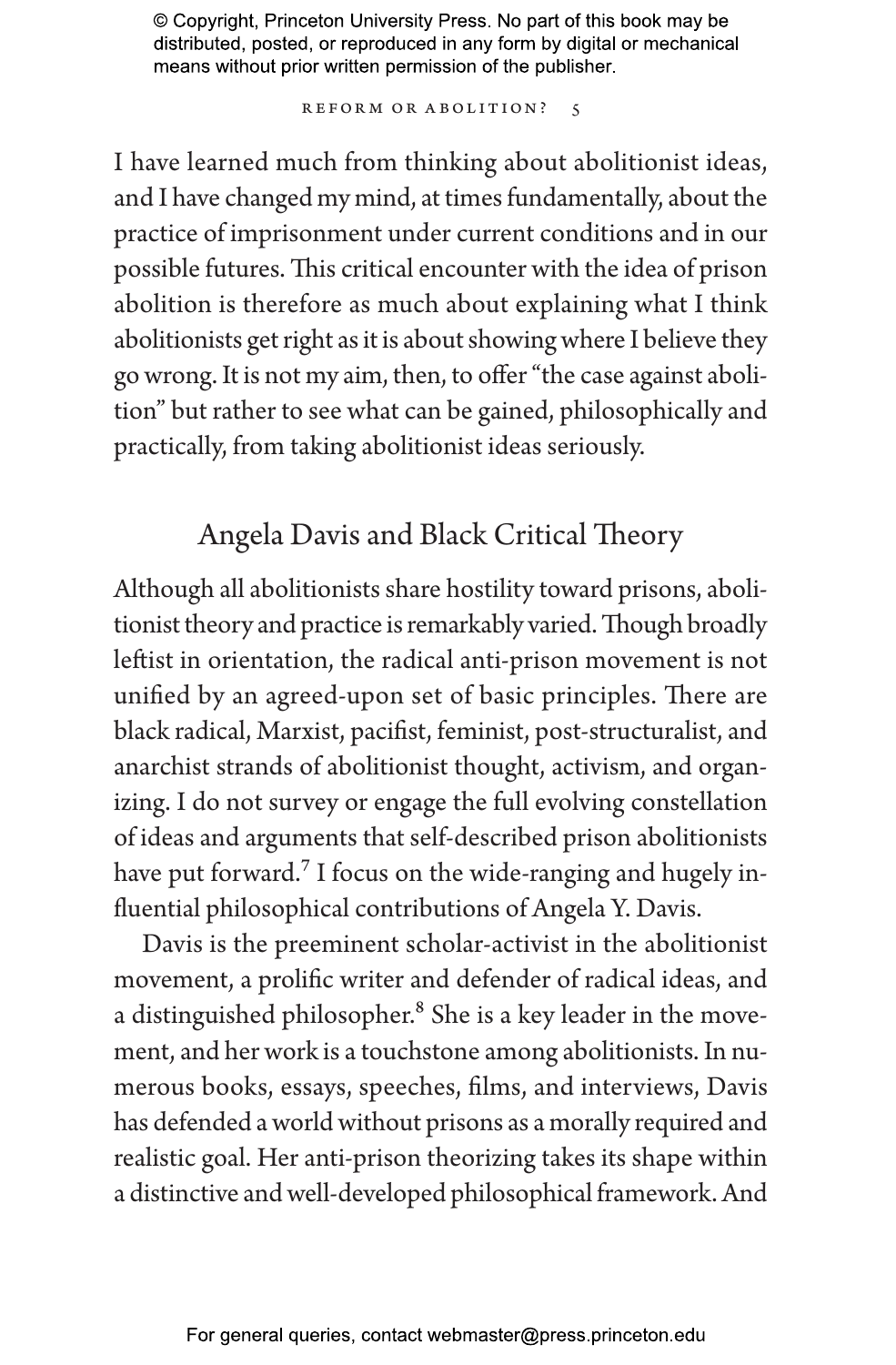### 6 Introduction

in the context of such theorizing, she asks vital philosophical questions, such as: "How do we imagine a better world and raise the questions that permit us to see beyond the given?"9 Thinking about, and resisting, the practice of imprisonment has occupied Davis for more than fifty years. As she says, "a protracted engagement with the prison system has literally defined my life."10

Not all of Davis's writings on prisons focus on abolition. She critically engages prisons from a range of perspectives and for a variety of purposes. For instance, in her early intellectual and political development, she focused mainly on freeing political prisoners and exposing the ways that incarceration can be used as a mode of political repression (see Chapter 1). But in time she came to argue that prisons are obsolete.<sup>11</sup> This stance suggests that although prisons may have had some legitimate uses in the past, they are currently unnecessary, either because these legitimate functions can now be served in better and less costly ways or because there is no longer a need to have these functions served. Davis has also defended prison abolition as a necessary component of effective resistance to neoliberalism and as a key demand in a democratic socialist movement.<sup>12</sup> I take a broad view of what from her enormous corpus is relevant but concentrate on those writings that might plausibly be thought to support the thesis that prisons, even the "best" ones, should not exist—whether now, in the near future, or in a distant yet feasible utopia.

For Davis, talk of "abolition" rather than "reform" is not merely provocative rhetoric or the strategic hyperbole characteristic of some radical consciousness-raising discourse. Davis argues that a reform framework gives prisons unwarranted legitimacy and that what is needed is to convince people that states are not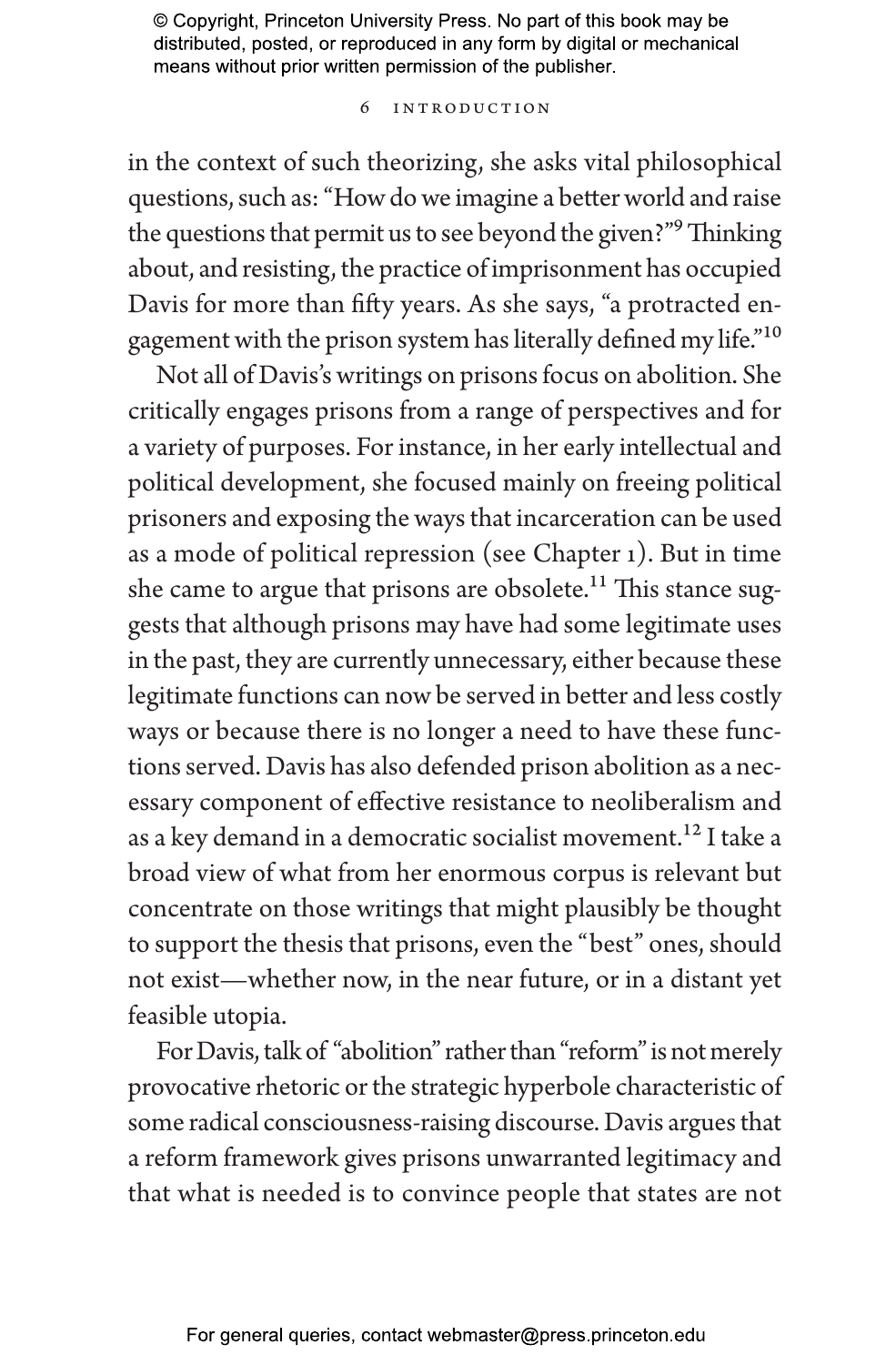REFORM OR ABOLITION? 7

justified in using prisons and that justice demands that we work together to eliminate them. This position is made clear in a recent coauthored book on abolition feminism, where Davis and her collaborators write:

What differentiates this explicitly abolitionist approach from prevailing ideas and scenarios addressing prison repression both then and now—is the tenacious critique of prison reform and of criminal justice reform more broadly, as well as the recognition that the ideological impulse to contain all efforts to address the social damage wrought by prisons within the parameters of "reform" serves to further authorize incarceration as the legitimate and immutable foundation of justice.<sup>13</sup>

Moreover, Davis's language of "abolition" should not be interpreted as the propaganda of an elite vanguard of revolutionaries, nor as an expression of oracular wisdom from a charismatic leader who expects deference. Her organizing efforts are democratic, not demagogic. She seeks to work with others as equals, not to use them as unwitting instruments to the fulfillment of esoteric ideals. And in her writings, interviews, and public speaking, she proclaims her radical objectives openly and without apology.

Yet Davis does sometimes say things like the following:

When we are told that we simply need better police and better prisons, we counter with what we really need. We need to reimagine security, which will involve the abolition of policing and imprisonment *as we know them*. We will say demilitarize the police, disarm the police, abolish the institution of the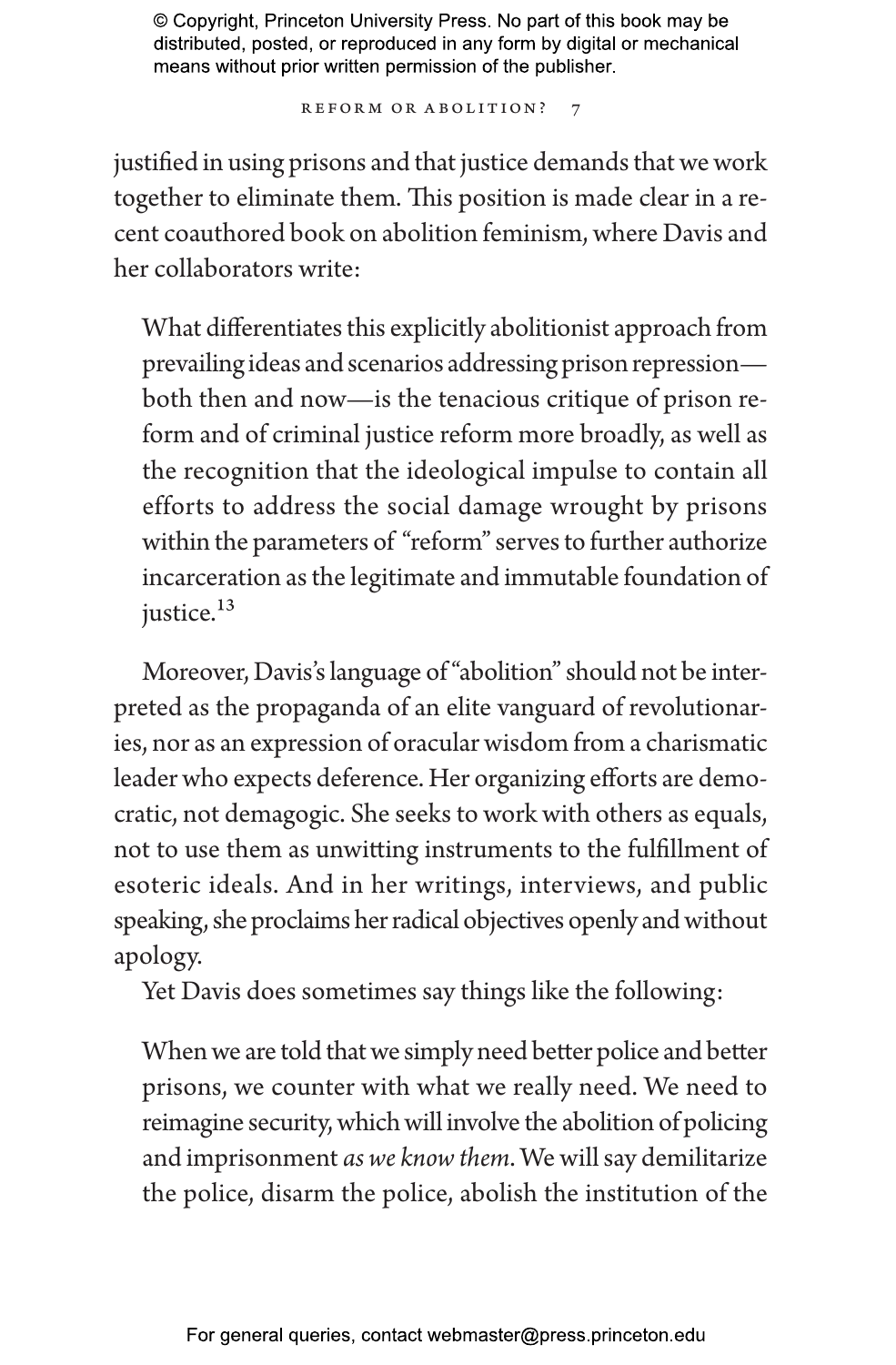8 Introduction

police *as we know it*, and abolish imprisonment as the *dominant* mode of punishment [emphasis added].<sup>14</sup>

This kind of phrasing ("as we know it" and "as the dominant mode") could be interpreted as qualifying the call for prison and police abolition in ways that might make the distinction between abolition and reform seem unimportant or to be merely a verbal dispute. After all, many reformers also want to see policing and imprisonment radically changed. These qualifying phrases suggest that we might still rely on police, provided they were not armed with military-grade weapons, or that we might use prisons, provided they were not the *primary* form of crime control. Perhaps that is all some advocates mean by "abolition," a radical and evocative phrase that conjures up images of the abolitionist movement against chattel slavery but that, when stripped of rhetorical flourish, means no more than a call for fundamental change in law-enforcement practice. Yet that is not what Davis has in mind. Accordingly, I will explore prison abolition, not only in its more moderate versions, but primarily in its boldest and most radical form: a rejection of prison reform, even fundamental reform, as the ultimate goal; and a practical vision of a society and world that does not need or use prisons at all.<sup>15</sup>

Davis's critique of prisons is situated within a broader critique of racism, sexism, imperialism, and capitalism. She draws extensively on the traditions of Marxism, critical theory, feminism, and black radicalism. I too have been deeply influenced by these traditions of thought, and my discussion of abolition will largely operate within their parameters.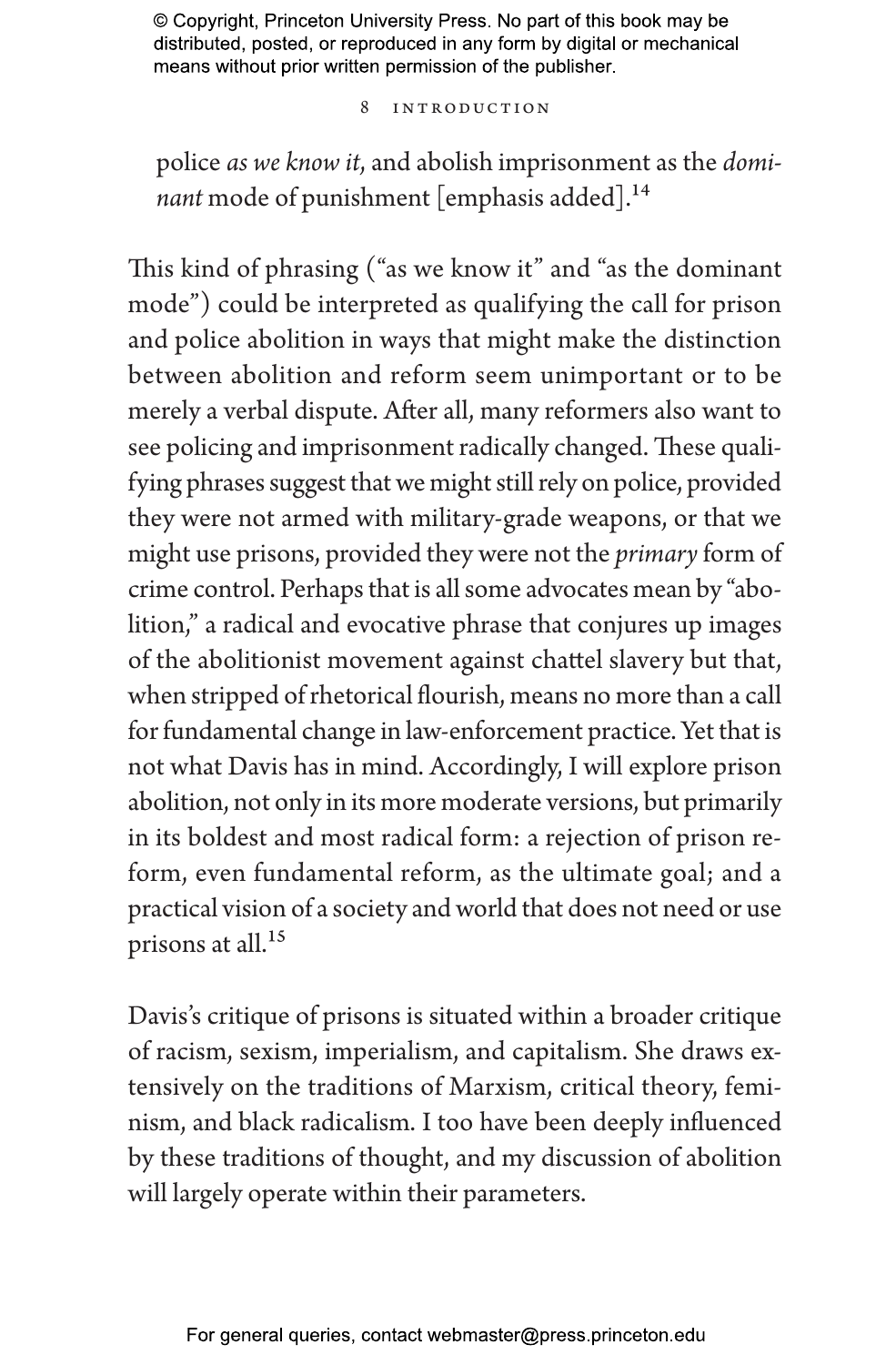REFORM OR ABOLITION?

Much contemporary black radical thought, including black feminist theory, has been shaped by currents in Marxism, particularly by strains in critical theory. As a radical approach to studying and critiquing modern Western civilization, critical theory was forged in the 1920s and early 1930s at the Frankfurtbased Institute for Social Research (Institute für Sozialforschung), which was founded in 1923 and has long been regarded as the principal institutional site of the "Frankfurt School" tradition of critical theory. Herbert Marcuse, an early and prominent Frankfurt School theoretician, taught Angela Davis as an undergraduate (at Brandeis University), served as her dissertation advisor (at UC San Diego), and influenced her thought substantially. With Marcuse's encouragement, Davis studied Kant, Hegel, and Marx at the Institute in Frankfurt (then housed at Goethe University) from 1965 to 1967, where she attended lectures and participated in seminars conducted by Theodor W. Adorno, Jürgen Habermas, and other leading critical theorists. In subsequent years, and through a variety of books and essays, Davis developed her own approach to critical theory, which draws not only on Frankfurt School ideas but also on the broader Afro-modern intellectual tradition and radical feminist theory.

Black critical theorists, including Davis, rely primarily on historical analysis, social theory, cultural criticism, autobiographical narratives, personal experience, and experimental art to critique existing social arrangements and to communicate their transformative vision. True to their Frankfurt School roots, they generally avoid and are often suspicious of mainstream "positivist" empirical social science of the sort one generally encounters in U.S. departments of political science, sociology, and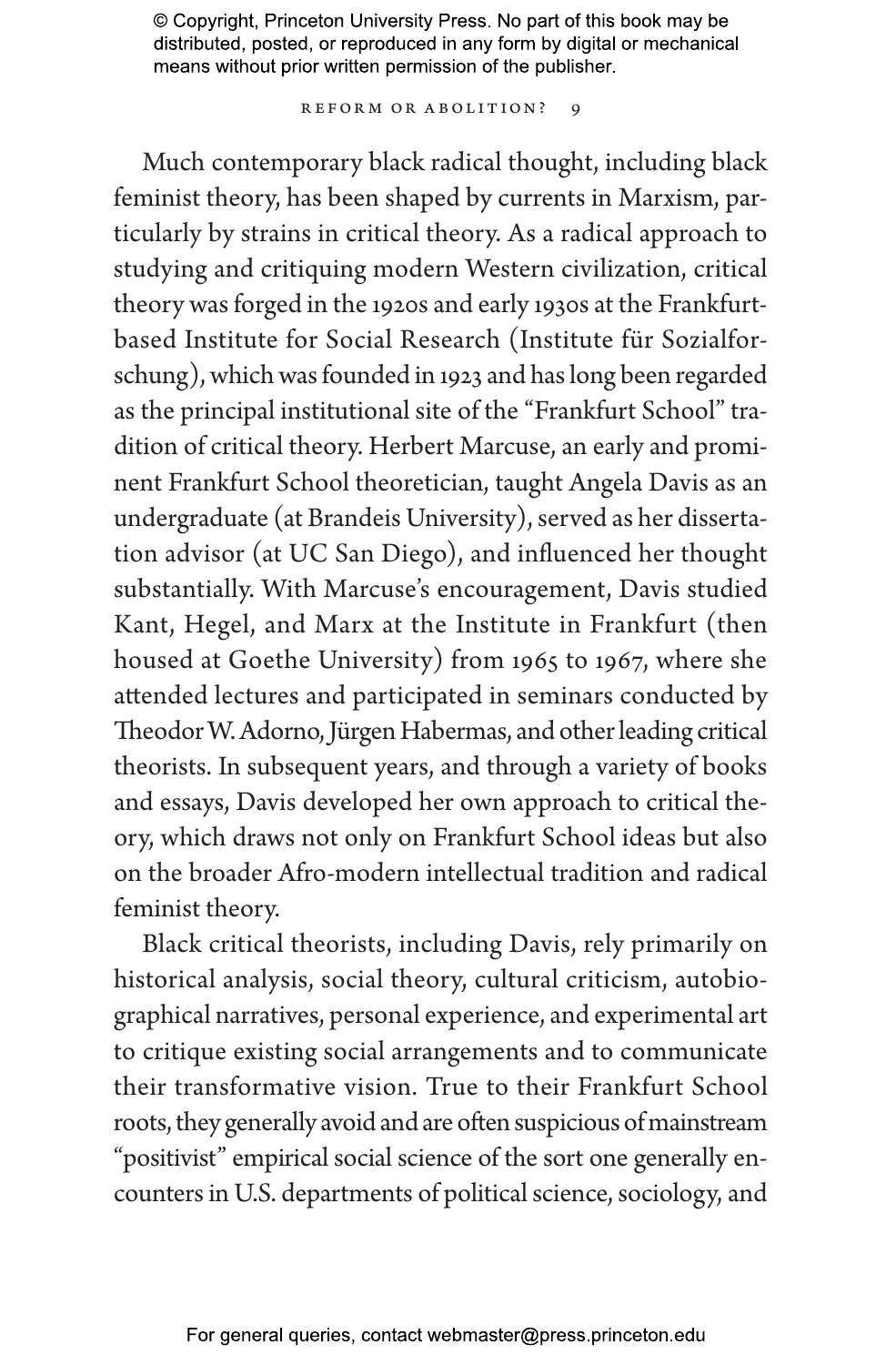### 10 Introduction

economics. Black critical theory is decidedly and consciously interdisciplinary, methodologically unconventional, and transgressive with respect to established academic norms.

Black critical theorists, like all critical theorists, are fundamentally concerned with liberating human beings from oppression. Though they value intellectual activity, *freedom* is their ultimate goal, and they believe radical structural transformation is needed to secure full liberation. Rejecting any sharp distinction between scholarship and political advocacy, their studies are not designed to be value-free, disinterested inquiry but forthrightly crafted to expose injustices, to defend the interests of the oppressed, and to highlight feasible paths to a better world. But they also, like earlier Marxists, tend not to engage in systematic moral theory or normative political philosophy of the sort typical in mainstream "analytic" philosophy departments.

Unlike the canonical figures of the Frankfurt School, black critical theorists are deeply influenced by black thinkers whom they deem part of what Cedric Robinson famously called "the black radical tradition."16 Influential thinkers in this tradition include W.E.B. Du Bois, C.L.R. James, Claudia Jones, Frantz Fanon, Walter Rodney, and Angela Davis herself. This is a strand of the wider black political tradition that draws insights not only from Marxism, but also from revolutionary Black Nationalism, Afro-Caribbean radicalism, and Pan-African socialism. Black radicals are sharply critical of class stratification and capitalist labor exploitation but equally concerned with systemic racism and colonial subjugation. They do not pin their hopes for liberation on the leadership of the white working class but rather insist that those subjugated by white supremacy and Euro-American imperialism, including those relegated to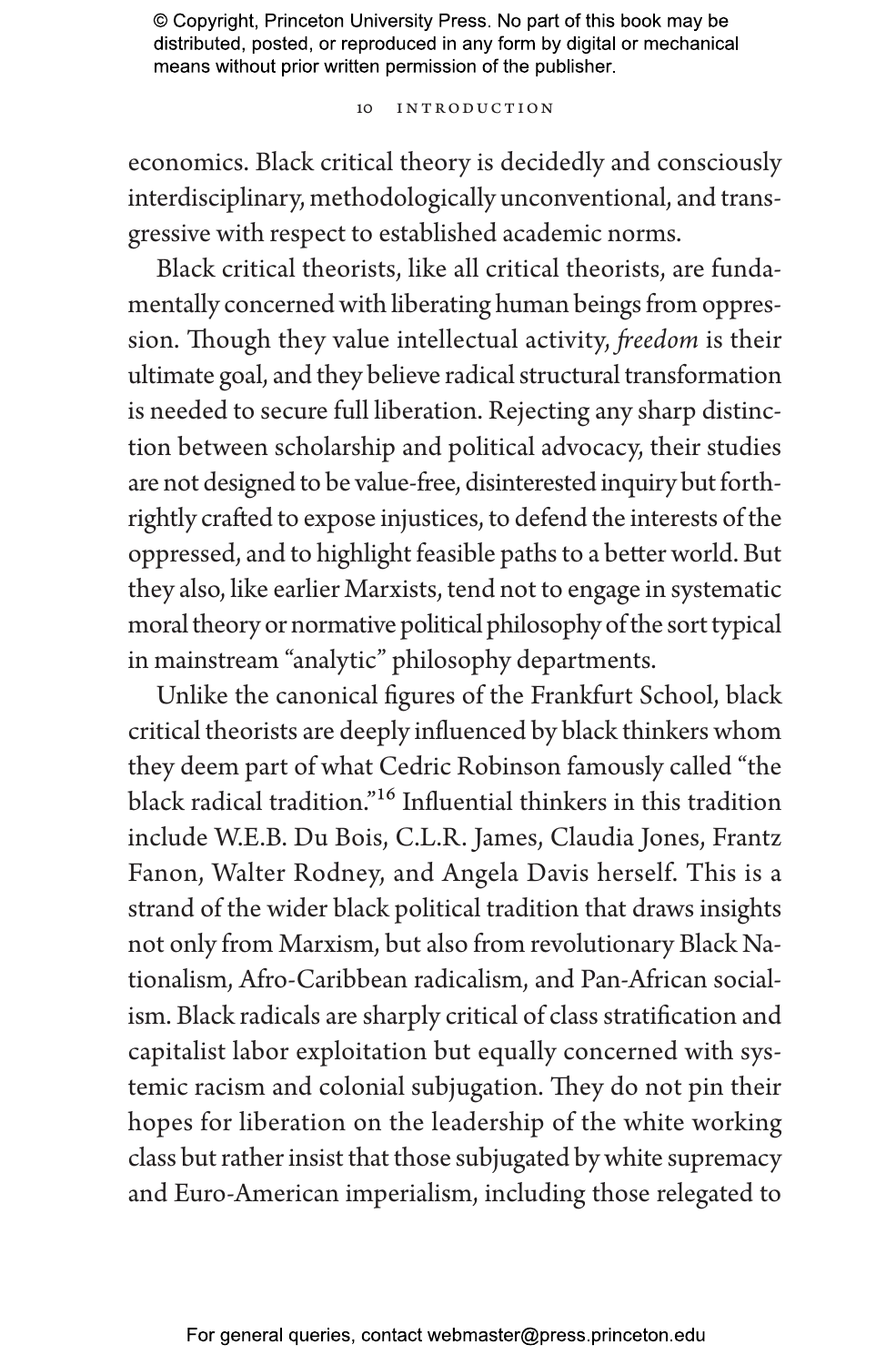REFORM OR ABOLITION? 11

slums, ghettos, and Bantustans around the world, are vital to any realistic hope for a truly free and democratic future.

## Afro-Analytical Marxism and the Black Radical Tradition

The critical inquiry this book takes up is, in some ways, incongruous with the philosophical and political orientation of Davis and other black critical theorists. Some of what I have written and the way I have written it—may strike many as perplexingly (and perhaps perversely) at cross purposes with those I am engaging. To reduce this dissonance (and at the risk of appearing pedantic), let me be explicit about how my approach to thinking about prison abolition differs from recent trends in black critical theory and abolitionist writings.

I consider myself part of the black radical tradition, not the least because my thinking has been profoundly shaped by the writings of Du Bois, the canonical black radical thinker.<sup>17</sup> But unlike some black critical theorists, I do not regard the black radical tradition as diametrically opposed to all forms of liberalism. I believe that core ideas drawn from liberal-egalitarian thought in particular merit steadfast defense—a bedrock commitment to an equal and extensive set of basic liberties for all, prioritizing the well-being of the worst off, tolerance for different conceptions of human flourishing, and limiting economic inequality to protect both democratic practices and meaningful opportunities to secure valued positions in social life. Liberalism and capitalism, in my view, need not stand or fall together, and "liberal socialism" is not a contradiction in terms. Here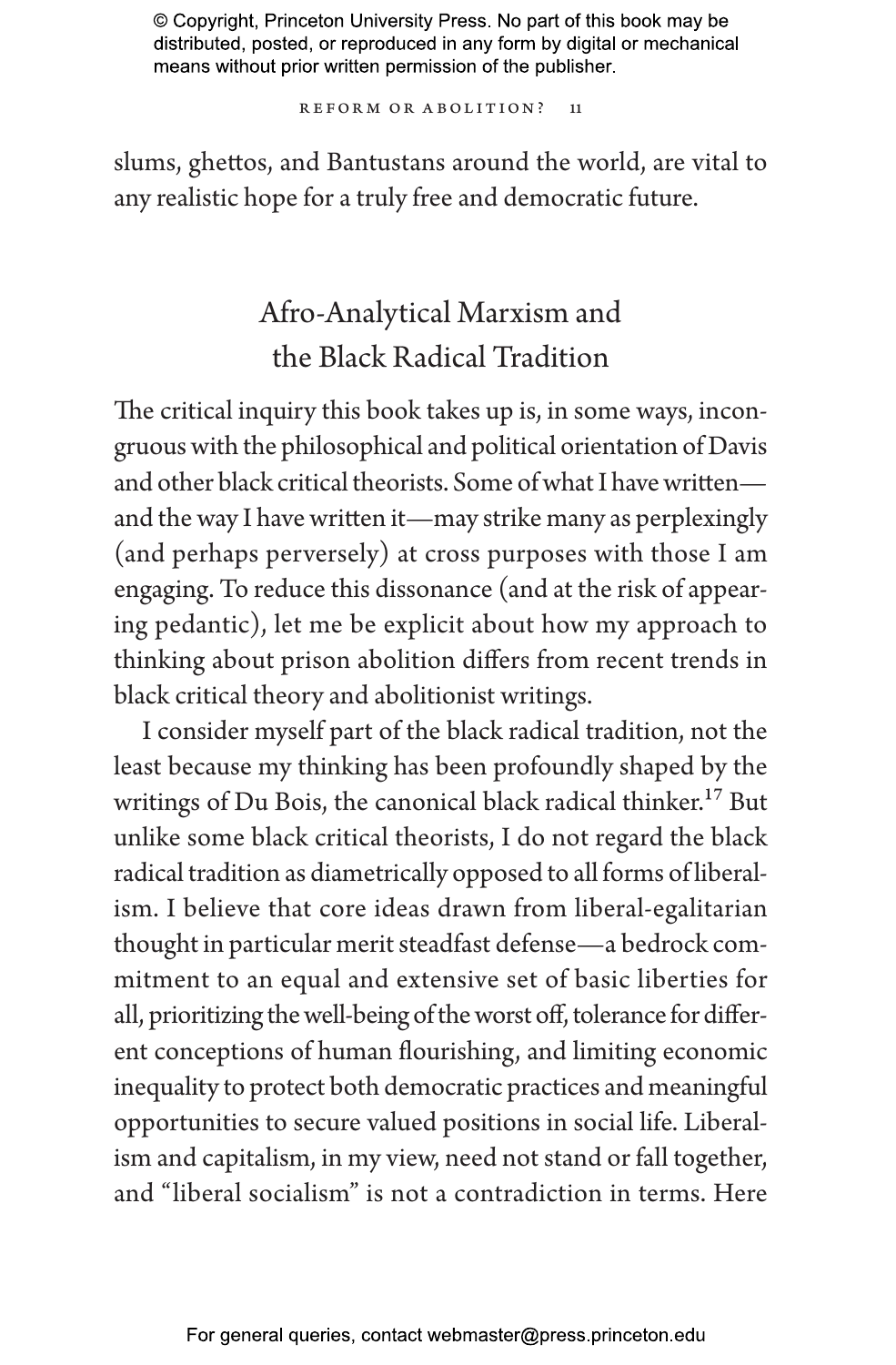### 12 Introduction

I follow John Rawls in thinking that sound principles of justice are incompatible with welfare-state capitalism and are consistent only with either a property-owning democracy (essentially, egalitarian social democracy) or liberal market socialism. I also agree with Rawls that while basic individual liberties are of the utmost importance and have moral priority over fostering socioeconomic equality, the right to own means of production and to make market transactions for private gain are not basic liberties. These economic freedoms are justified only if they are to everyone's advantage and best promote the interests of the least well off in society.<sup>18</sup>

While I believe a philosophical approach that combines elements of liberal egalitarianism, Marxism, and black radicalism is exactly the approach that Du Bois took in works like *Black Reconstruction in America* (1935) and *Dusk of Dawn* (1940), my discussion of prison abolition will not rely primarily on liberal ideas or frameworks. Davis is a sharp critic of liberalism, and I prefer to take up her arguments largely on terms we both can accept.

Although I too have been influenced by Marxism and critical theory, in terms of method I am closer to G. A. Cohen's analytical Marxism and Habermas's critical theory than are many black radicals, including Davis. I believe it can be valuable, even indispensable, to make use of the tools of analytical philosophy and mainstream social science when critiquing existing social conditions and defending a vision of a just world.

I also believe that it is not enough to possess strong ethical convictions and moral courage, as vital as these are. Black critical theorists must also develop systematic moral arguments, not only against the status quo, but also for the radical social vision they favor. These arguments need not amount to a fully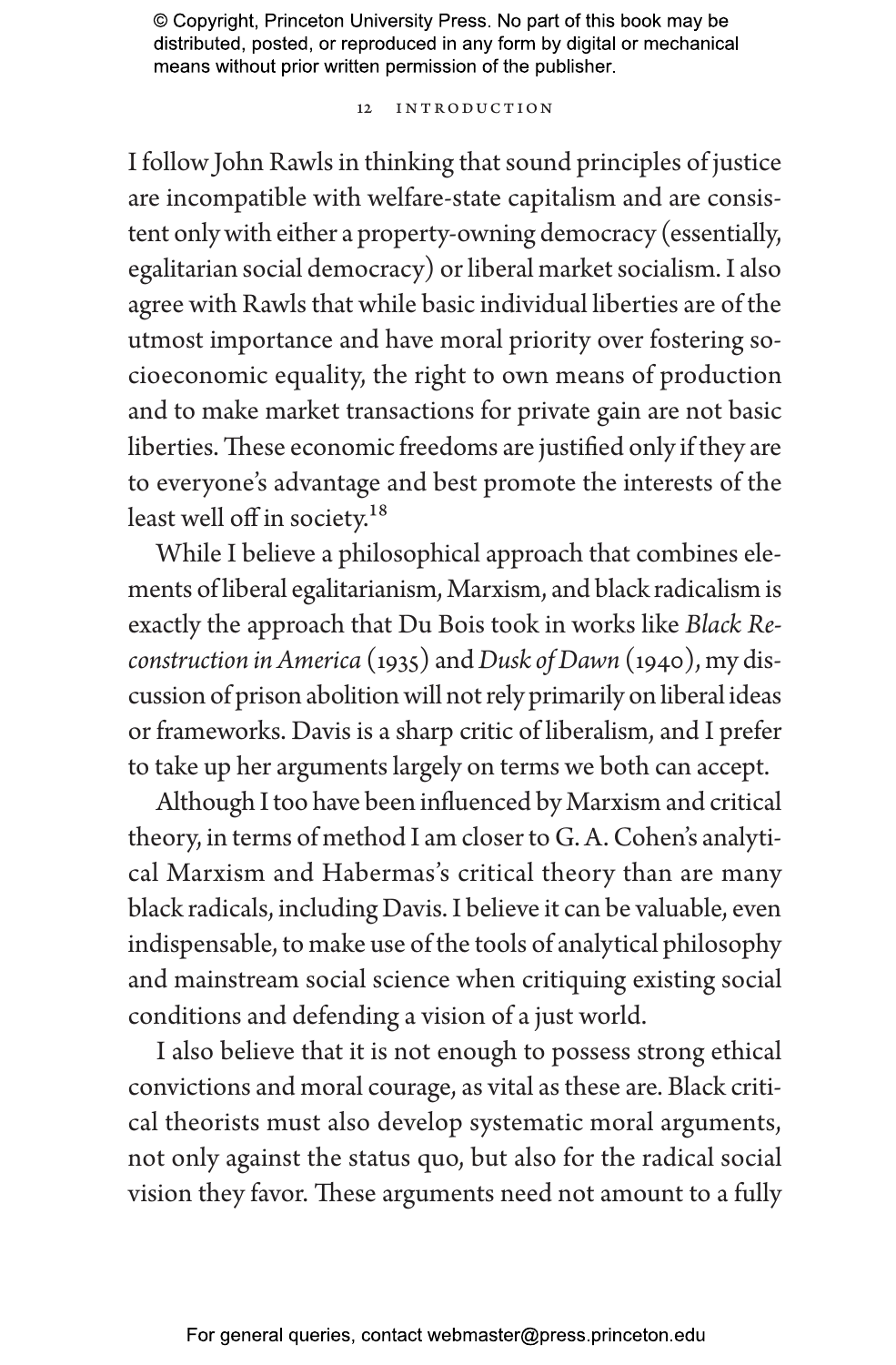REFORM OR ABOLITION? 13

developed theory of justice. But they should have the capacity to persuade people who are open-minded but perhaps not yet convinced to accept black critical theorists' basic moral principles and not yet disposed to choose a radical solution to mutually acknowledged social problems.

Unlike many black critical theorists and Davis herself, I philosophize at some remove from political activism and social movements. I try to learn and accept criticism from any credible source of potential knowledge and wisdom, including from activists and movement leaders. This book is not, however, a commentary on the activities of the abolitionist movement. It is a book about ideas. Nor do I write in the role of a scholaractivist in an existing political struggle. Indeed, it would not be entirely unfair to describe me as part of the academic industrial complex that many black radicals ostensibly oppose.<sup>19</sup>

However, those who insist on a tighter connection between theory and practice (or between vision and praxis, to use the movement's idiom) may still find value in thinking these challenging questions through with me. I hope to present arguments they have yet to entertain or fully consider, arguments that may make a difference to their confidence in abolition or their skepticism toward it. No book is for everyone. *The Idea of Prison Abolition* is primarily for those still considering whether to insist that the practice of imprisonment can and should be improved or commit to fighting for abolition. It is a book premised on the notion that philosophical reflection can help us decide whether to join, champion, abandon, or oppose a cause. Philosophy has proven its value when it comes to thinking through the various dimensions of causes like animal rights, environmental justice, socialism, reproductive rights, reparations for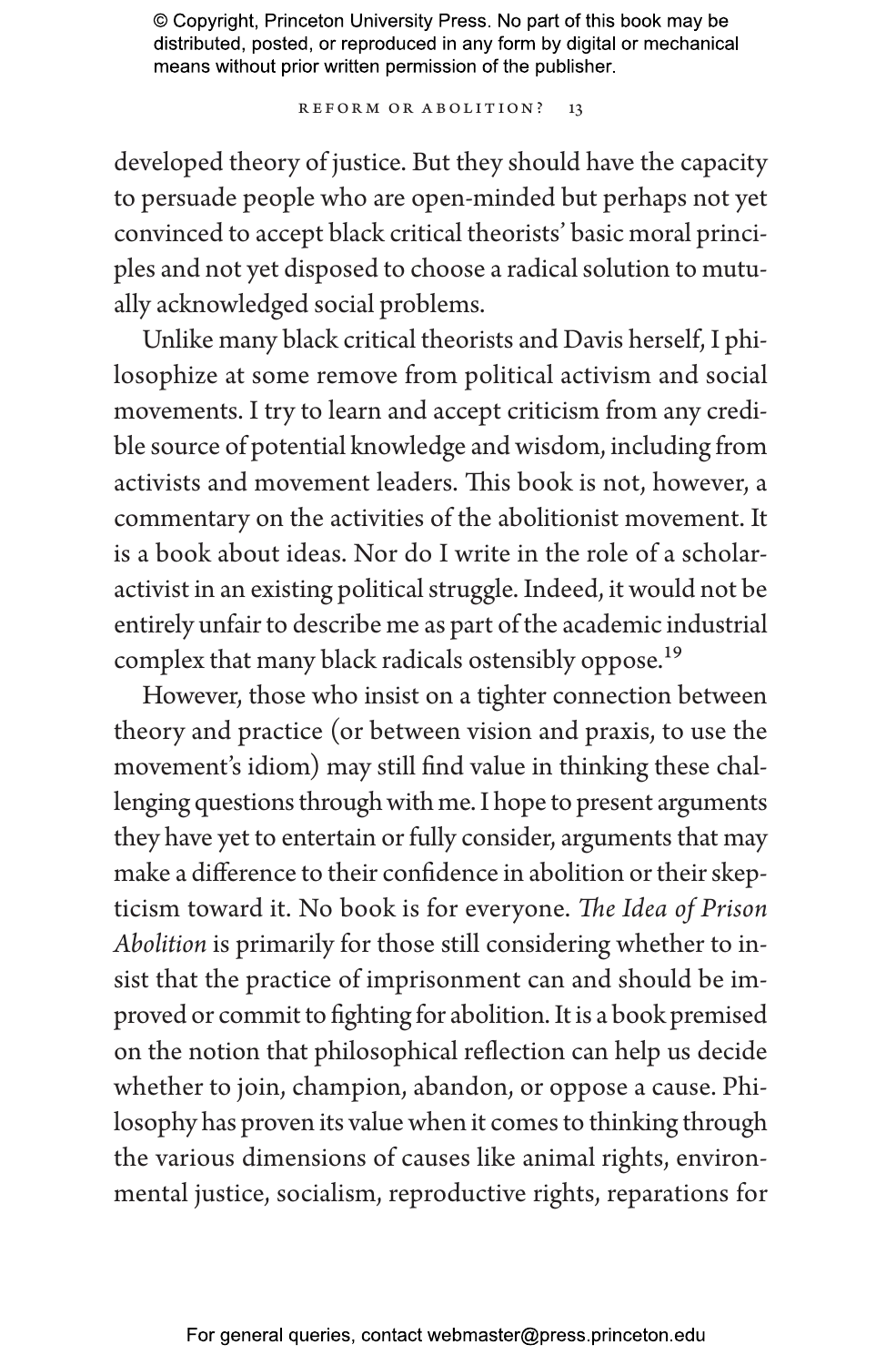14 Introduction

slavery, multiculturalism, and ending global poverty. The cause of prison abolition is just as suitable a subject for philosophical engagement.

There is an additional value to this kind of critical interchange across philosophical and political traditions apart from how it bears on prison abolition. I favor pluralism when it comes to philosophical method. I think different approaches phenomenology, critical theory, conceptual analysis, pragmatism, genealogy, reflective equilibrium, and so on—often yield complementary insights. And this book is an attempt at philosophical engagement across the continental-analytic divide— "Afro-analytical Marxism," as I call it.<sup>20</sup>

It is also valuable, though unfortunately too rare, to have open debate among those working in different political traditions of Afro-modern political thought. In recent years, one can't help but notice a general reluctance among black progressives and radicals to openly disagree with each other in print. To be sure, black conservatives and black "neoliberals" are relentlessly attacked, mocked, and dismissed. And those who try to "reduce" race to class are sometimes openly challenged. But debate within the broader black left is generally more muted, indirect, and infrequent; and when it does occur, it is often weighted down with ad hominem attacks or fueled by personal rivalry.

Yet we will make more progress in our thinking by directly testing our ideas with those who are not already inclined to accept them but who might be open to reconsidering their views. It is also good democratic practice, a way to maintain a healthy sense of our own fallibility and to prefigure the kind of social relations we hope to bring about. Indeed, black critical theory is already an amalgam of sometimes contending traditions, an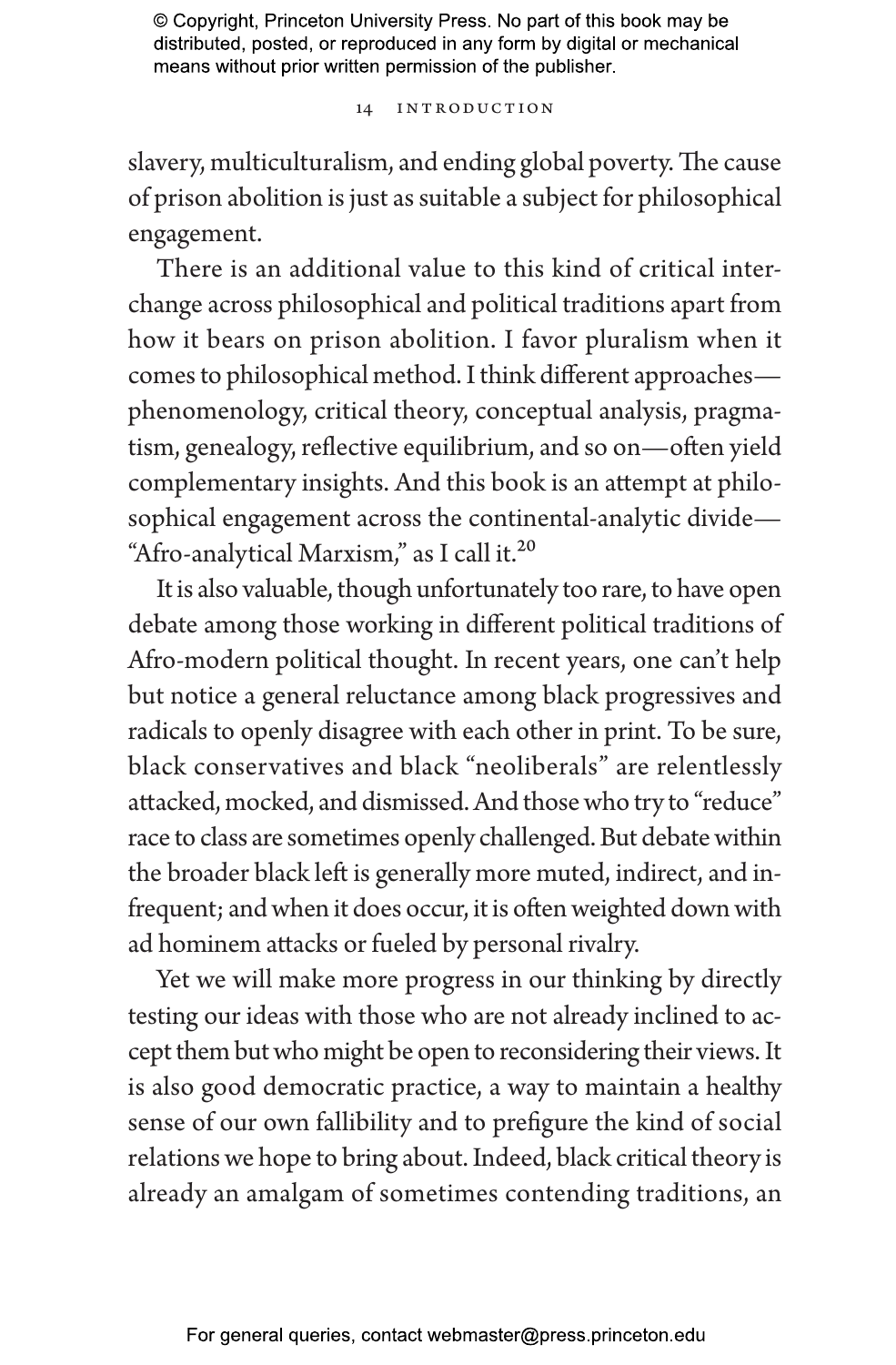Reform or Abolition? 15

approach forged through constructive debate and the exchange of ideas drawn from different philosophical frameworks. And I am convinced, and hope to persuade readers, that black critical theory, while vibrant and essential, needs to change in some ways if it is to realize its full transformative potential.

Lastly, there is, we must admit, a general reticence to openly disagree with our heroes. Angela Davis is an iconic, revered, and courageous figure on the left and in the black political tradition. Her work is thus seldom subjected to close critical scrutiny by those who are inspired by or admire her. But criticism, when honest and constructive, is not an insult. Hagiography is not the only way to honor our most cherished freedom fighters. On the contrary, it is out of respect for Davis's writings that I feel it necessary to engage with her ideas. Too often, Davis is treated as a mere symbol of black radicalism and militancy, like a raised fist or an Afro, as she herself laments.<sup>21</sup> As one of our most original and influential philosophers, she deserves the same kind of critical but respectful engagement that distinguished male or white philosophers regularly receive.

### Reform or Abolition?

For reasons I will explain, prison abolition philosophy is utopian in ways that are both good and bad. Yet its utopianism is not my primary reason for not fully accepting prison abolition. Nor do my disagreements with this philosophy depend on rejecting socialism, much less defending capitalism. Rather, I continue to believe that incarceration has legitimate and socially necessary uses, including as punishment, and so prisons are not inherently unjust. Moreover, I think that the use of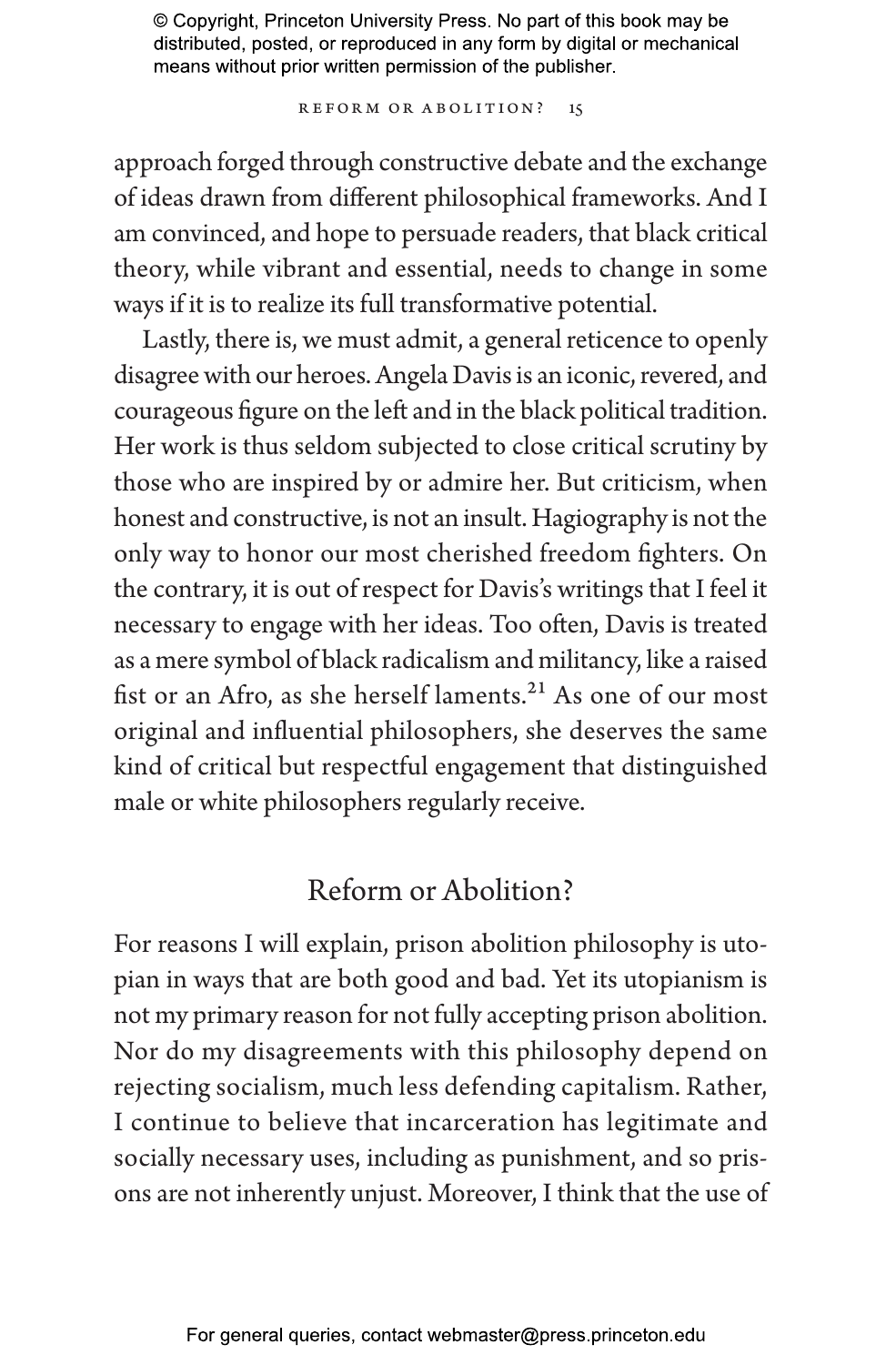### 16 Introduction

incarceration, under the right circumstances and in conjunction with other less harmful practices, can be worth its attendant risks and costs. I also believe that abolitionists' most compelling criticisms are properly directed, not at incarceration as such, but at background structural injustices in society, correctable failures of due process and prison administration, inhumane prison conditions, and inadequate public efforts to enable former prisoners to rejoin society on equal terms.

In saying that incarceration has legitimate uses, I am *not* defending U.S. federal, state, or municipal prison systems. These facilities are often grossly unjust and inhumane. They also contain many who have been confined for far too long, and many who should never have been imprisoned at all. Indeed, elsewhere I have questioned the legitimacy of the American criminal justice system.<sup>22</sup> Though I am not convinced that prisons are obsolete or approaching obsolescence, I strongly oppose U.S. mass incarceration, with its unprecedented and unrivaled rates of imprisonment and its highly punitive policies and unforgiving retributive ethos.<sup>23</sup> Still, there is a meaningful and important difference between, on the one hand, demanding such things as more humane prison conditions, less harsh prison sentences, and fewer prisoners and, on the other, insisting that there should be no prisons.

Some critics of prison reform write as if reformers seek merely to improve the criminal justice system but are not interested in or, in any case, are not committed to changing the basic structure of society.<sup>24</sup> Some abolitionists also charge reformers with viewing criminal law and law enforcement as the sole tools of crime control and harm prevention. I would not associate myself with either conception of reform. Not only must systemic injustice in the broader society be meaningfully addressed, but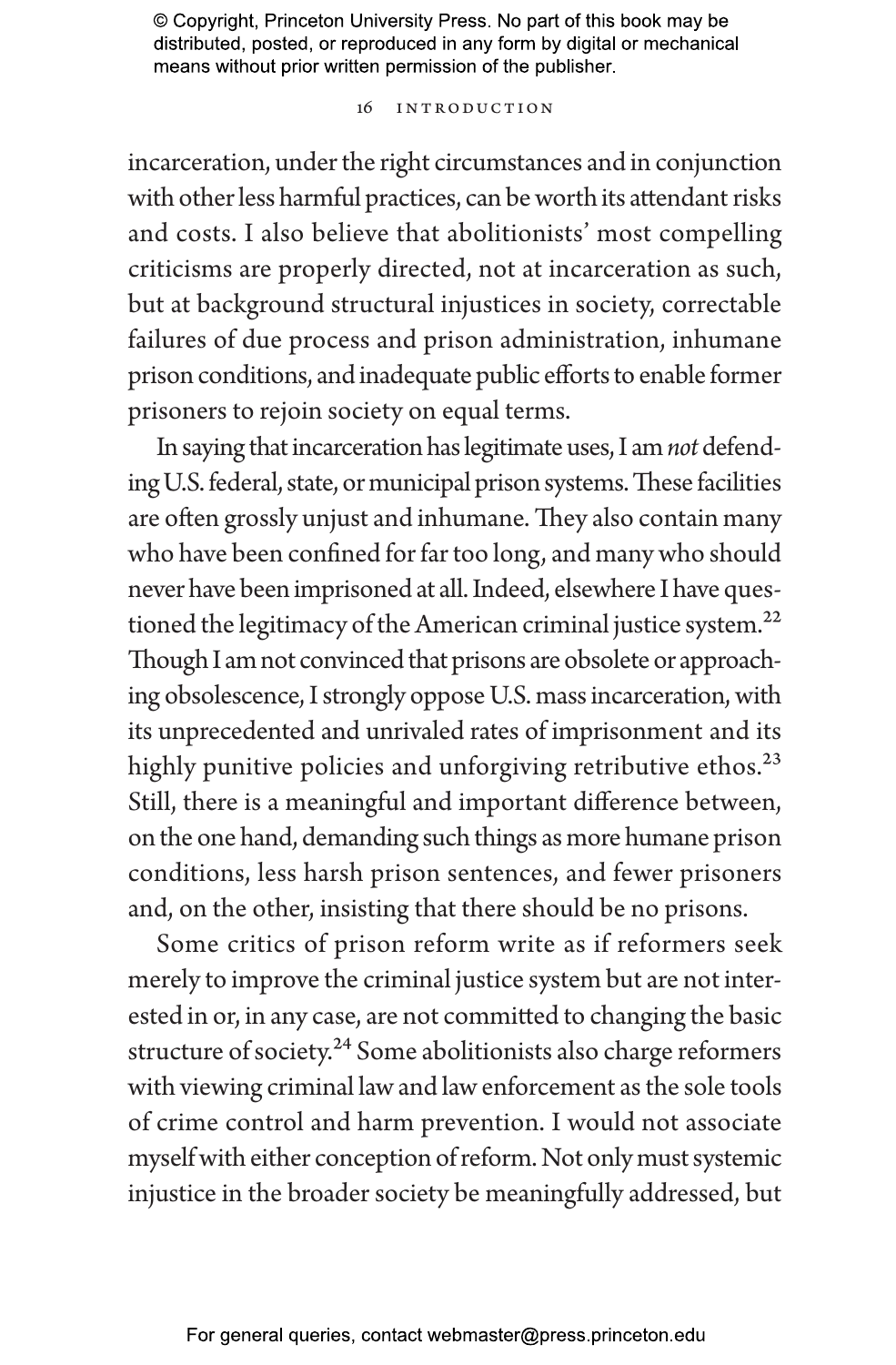Reform or Abolition? 17

prison reform will not be successful without such redress. And crime can, and should, be controlled and prevented through a variety of means. Prisons are just one tool and best used, if at all, as a last resort.

Both reformers and abolitionists seek social change, sometimes the same changes (for example, greater protections for the lives, well-being, and health of prisoners). Indeed, some abolitionists are committed to what are sometimes called "non-reformist reforms"—that is, reforms that improve the lives and safety of prisoners but that will not strengthen, further legitimize, or expand prison systems.<sup>25</sup> The reformer, though, thinks the needed changes are consistent with preserving key features of the practice of imprisonment. The abolitionist, by contrast, believes the requisite changes require doing away with the practice of imprisonment completely or so transforming the practice that it would no longer be accurate to call it "imprisonment."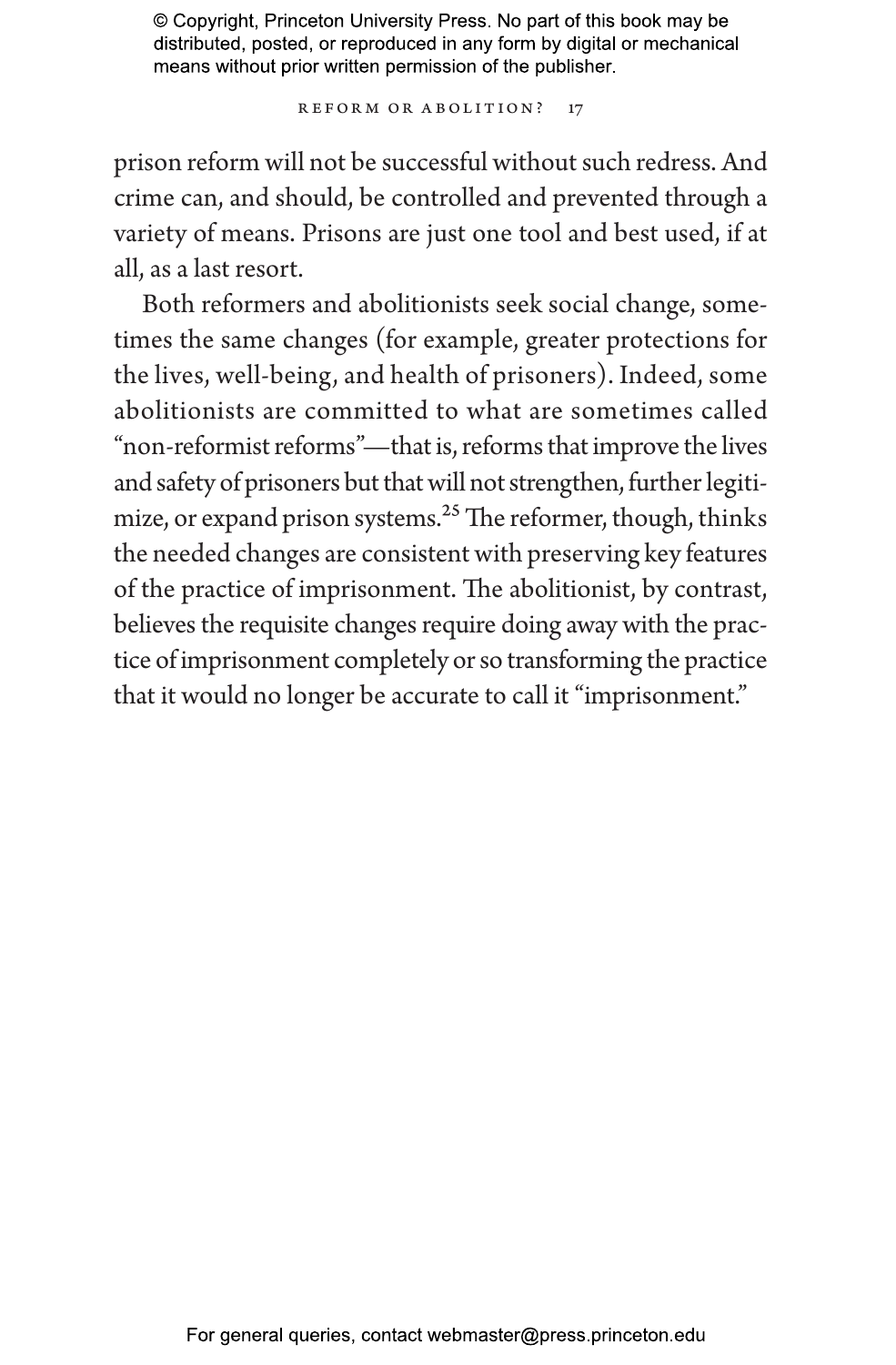### **INDEX**

abolition feminism, 7, 64, 174 abolitionism/anti-slavery movement, 20, 21, 45 abolitionist theory. *See* prison abolition abstraction, in philosophical argument, 184–86 academic industrial complex, 13 Adorno, Theodor W., 9 Afro-analytical Marxism, 14 agency, 59–63 Alligood, Clarence, 64 alternatives to prison, 149–71; community accountability, 171–72; compatible with use of incarceration, 166; costs of, 218n22; Davis on, 166, 192, 198; deterrence and, 150–62; evaluation of, 153; mental-health care, 167–68; moratorium on imprisonment and, 115, 116; preferability of, 53, 119, 123, 149, 171; rehabilitation, 169–70; substance use and addiction treatment, 168–69; transformative justice, 171–78; unacceptable, 72. *See also* community service American Revolutionary War, 24, 25 analytical Marxism, 12

anarchism, 65, 210n26 antiracism, 25, 83, 97, 101 Aptheker, Bettina, 29, 30 Aquinas, Thomas, 3 Arbery, Ahmaud, 98, 101 arrest rates, 180 Attica prison uprising, 35, 40

bail, 28, 123–25, 139, 143–45 Bail Project, 143 belief systems. *See* ideologies Benningfield, Sam, 71 Bentham, Jeremy, 3 Biehl, Amy, 178 black critical theory, 9–15 black feminist theory, 9 Black Liberation Army, 25, 35 black liberation movement, 25–26 Black Lives Matter, 97 black nationalism, 10, 23 Black Panther Party, 18, 25, 27, 34, 36 black people: alleged criminality of, 101–2, 118–19, 200; alleged inferiority of, 23, 102; attitudes of, toward police, 156; conditions of contemporary, likened to slavery and colonialism,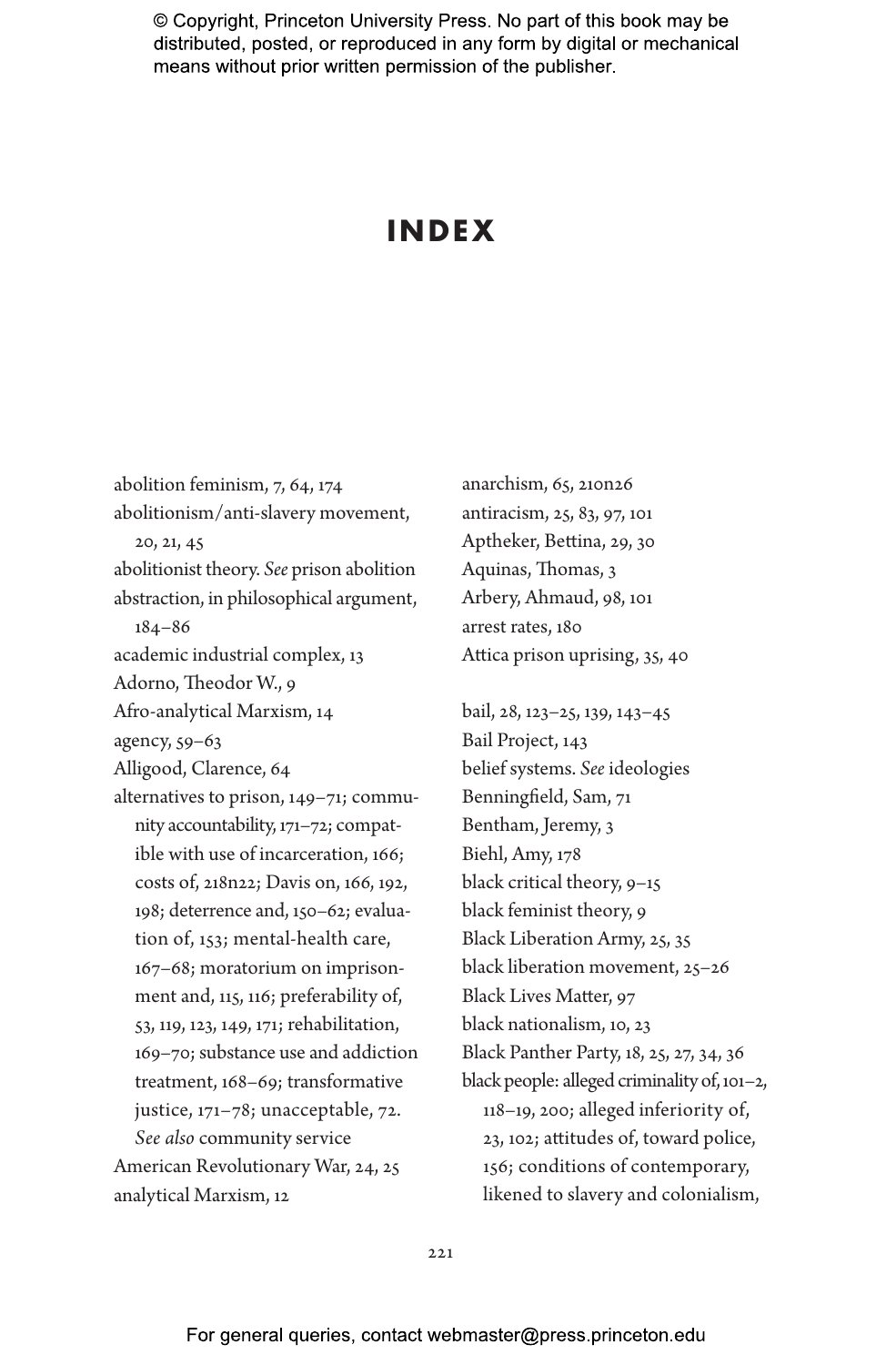#### 222 Index

black people (*continued*)

22–25; conditions of contemporary, likened to wartime, 35–36; incarceration rates among, 118–19, 200; institutional racism confronting, 107, 200; slavery's significance for identity, cultural, social, and economic factors concerning, 68–69, 81–82; stereotypes of, 101–2, 107, 200; as target of government oppression and violence, 24, 26–32, 38, 40–41, 155–57. *See also* ghettos

Black Power, 18

black radicalism: anti-government sentiments in, 18–19; author influenced by tradition of, 8, 12, 185; autobiographical narratives of, 20–25; Davis and, 10, 19, 66–67; freedom as goal of, 20; influential thinkers for, 10; key issues for, 10; origins of, 18; and prison abolition, 44; publicity for, from high-profile court cases, 31–32; sources of inspiration for, 22–23; strategies for promoting, 38–42; utopian elements in, 193–94; violent resistance advocated by, 19, 22, 24, 25, 43 Bland, Sandra, 144–45 Brown, John, 22

capitalism: Davis's critique of, 88–89, 104, 112, 191; homeostatic thesis applied to, 110; just society compatible with, 126; liberalism distinct from, 11; manifest and latent functions of, 88–89, 108; Marx's critique of, 81, 83–84, 185–86; opposition to, 25;

oppression/injustice produced by, 125–26, 136; prison industrial complex linked to, 120–22, 125–37; racist foundation of, 104; social conditions under, 112; welfare-state, 12, 173 Charlestown State Prison, Massachusetts, 45–46 Cherry Hill prison riot, 46 Chesimard, JoAnne Deborah. *See* Shakur, Assata Civil Rights movement, 67 coercion: justifications of, 60–62, 70, 129, 139–40; opposition to, 52, 65–66, 88; of prison labor, 73; in sentencing options, 72 Cohen, G. A., 12, 212n5 Collins, Ella, 46 colonialism, 22–25 community accountability, 171–72 Community Justice Exchange, 143 community service, 53, 54–55, 71–72, 74, 77, 116, 171 corrective justice, 85, 118, 199 corruption, in prison industry, 130–31 courthouse revolt, 28–29 courts. *See* judicial system crime: black people stereotypically linked to, 101–2, 118–19; gender and, 164–65; hierarchy of, 53, 115, 157; justifiable, 60–61; policies on arrests for, 157; prison abolition not an abolition of, 101–2; protection of the vulnerable from, 55, 61–62, 85, 114, 115, 139, 165, 167, 170, 177, 183, 201; psychology of, 160–61, 193–94; rates of, 151, 200; reality of, 179–81; rejection of language and concepts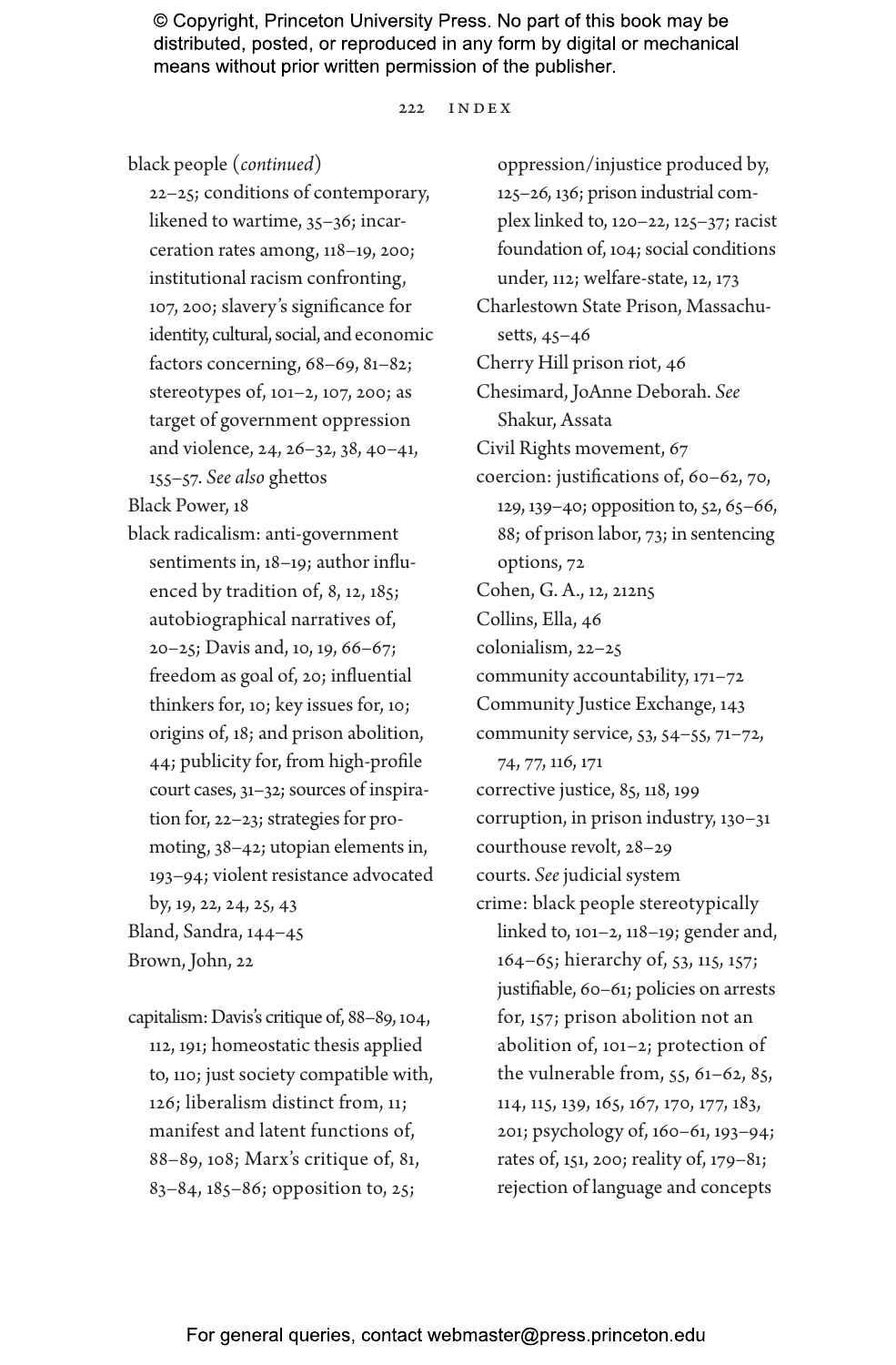### $INDEX$  223

of, 172, 174; social-structural causes of, 53, 199–200; socioeconomic factors linked to, 118–19; unjustifiable, 60–62

critical theory, 8–9, 12, 79, 184

custodial care/guardianship, 47, 62, 77, 88, 139, 141, 142, 145

Davis, Angela: on agency, 63; on alternatives to imprisonment, 166, 192, 198; *Angela Davis*, 28; and antiracism, 97; *Are Prisons Obsolete?* 178; arrest and trial of, 28–32; on Attica prison uprising, 40; author's differences with, 13, 15; and black critical theory, 9; and black radicalism, 10, 19, 66–67; on capitalism, 88–89, 104, 112, 191; as critic of liberalism, 12; on dehumanizing effects of prison, 57; on functions of prison, 89–90, 95, 97–101, 104, 106–8, 110, 117, 129; on ghetto life, 41; *If They Come in the Morning* (edited with Bettina Aptheker), 26, 29, 30, 33, 34, 42; on imprisonment as slavery, 67, 79–81; imprisonment of, 19, 20; on ineffectiveness of prisons, 149; intellectual influences on, 8–9, 191; on Joan Little case, 65; on lawand-order ideology, 26; and Marxism, 88–89; political activism of, 7, 13; and political prisoners, 28–33, 41; and prison abolition, 5–8, 19, 37, 44–45, 48–49, 66–67, 168, 183–84, 189–90, 196–97, 204n15; on prison industrial complex, 121–22, 129–33, 137, 183; on punishment, 49–53; on rehabilitation, 169; on social-structural reform,

191–92, 197–98, 204n15; on state surveillance, 123 death penalty, 4, 30, 54, 67 decarceration, 116 dehumanization, 37, 45–46, 56–59, 64 democratic socialism, 6 Denmark, 155 detention. *See* pretrial detention deterrence, 150–62; effectiveness of morality for, 160; effectiveness of police for, 154–57; effectiveness of prison for, 150–51, 154–55, 160–62, 165, 166, 171; effectiveness of surveillance for, 154; general, 150, 155, 161; as justification for imprisonment, 3, 50, 55, 72, 77, 150; obstacles to, 162–63; psychology of, 151, 160–63; specific, 150–51, 155, 160 Douglass, Frederick, 21 drug use, 168–69 Du Bois, W.E.B., 10, 11, 12, 18, 197 due process, 27, 69, 85, 149, 157, 164

electronic monitoring, 53, 55, 116, 123–25, 209n14, 218n22. *See also* home confinement Encinia, Brian T., 144–45 enslavement. *See* slavery Equal Justice Initiative, 205n24 ethical reflection, 190–94

Fanon, Frantz, 10; The Wretched of the Earth, 22 Federal Bureau of Investigation (FBI), 29 feedback loops, 106–7 felonies, 53–54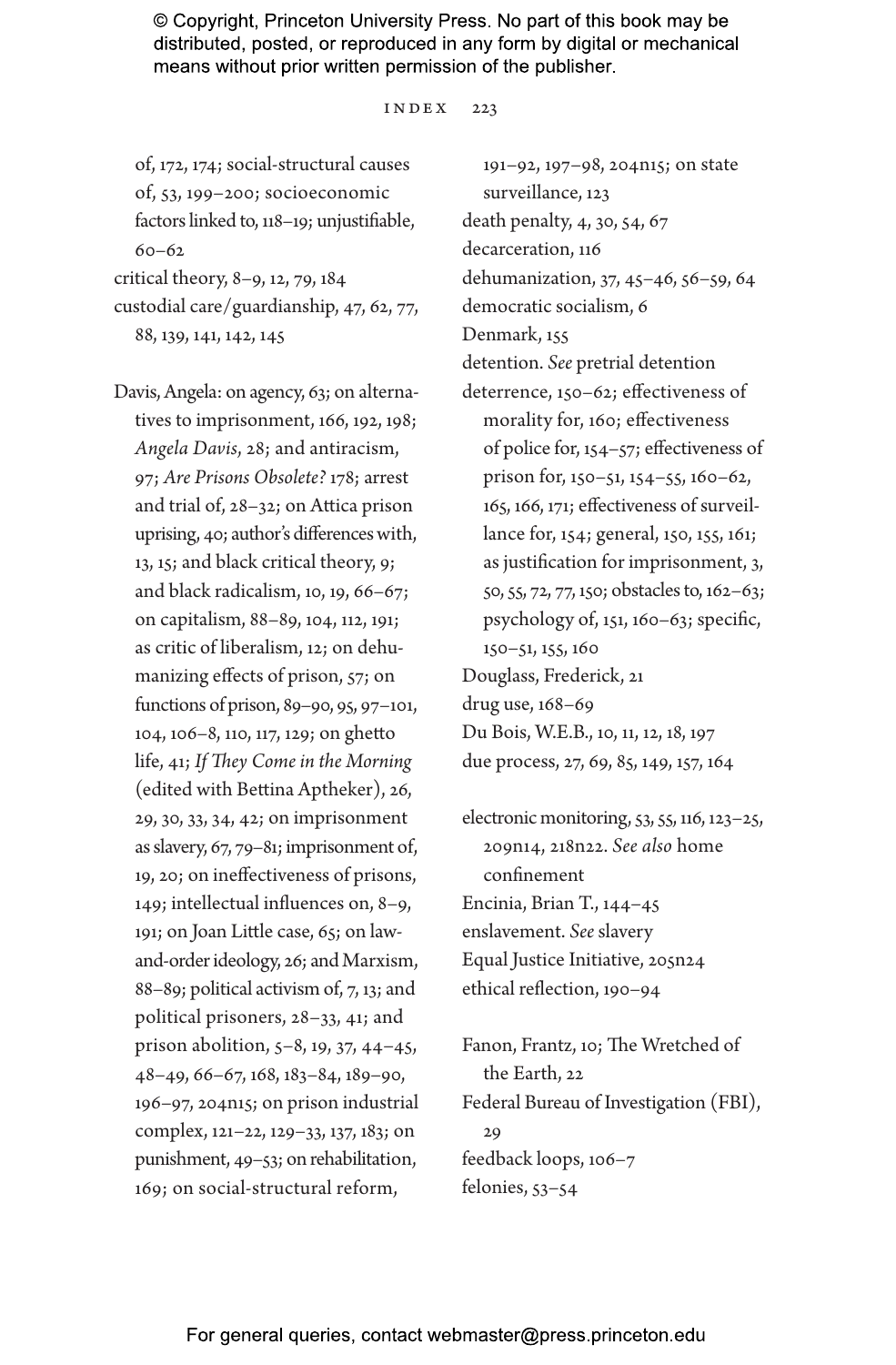### 224 Index

feminism. *See* abolition feminism; black feminist theory fines, 53, 71, 77, 78, 116 for-profit organizations, 127, 129–30, 134–37 Foucault, Michel, *Discipline and Punish*, 80 Frankfurt School, 9–10 freedom: economically based, 12; enslavement as violation of, 23; as goal of black critical theory, 10; as goal of black radicalism, 20; as human characteristic, 58–59; mental-health care and, 168; prisoners' exercise of, 77–78, 170 Frey, John, 27 functional critique: basics of, 90–92; of belief systems, 95–96; Davis and, 88–89, 104; debates over, 212n5; feedback loops and, 106–7; of imprisonment, 87–88, 97–119; of institutions, 94–95; limits of, 107–12; and unjust social systems, 104–7 Garland, David, 213n20 gender, aggressive and harmful behavior by, 164–65 genealogical critique, 79–80 Germany, 57 ghettos: causes of residence in, 36–37; imprisonment likened to, 34–36, 38; injustices affecting, 20, 37; likened to colonies, 22; as oppressed communities, 19, 26, 37 Gilmore, Ruth Wilson, 219n10 Glover, Cynthia, 179–81 guerrilla warfare, 32

Habermas, Jürgen, 9, 12 Haiti, 68 Hegel, G.W.F., 9 historical materialism, 83, 191, 212n5 Hobbes, Thomas, 153 home confinement, 53, 55, 116, 171, 218n22. *See also* electronic monitoring homeostatic thesis, 110–11 homicide/murder: justifications of incarceration for, 53–55, 64, 171; moral reasons against, 59–61, 164; motives for, 200; transformative justice and, 177, 178 hot-spot policing, 154, 158 Huggins, Ericka, 31 human nature, 58–59, 153, 165, 194 human rights, 54, 58, 69

ideal theory, 184–86

ideologies: functional critique of, 96; institutional nurturance of, 107; Marxist definition of, 97; mutual support of unjust societies and, 106–7; overview of, 95–97; racist, 98, 103, 118–19; rationalizations for, 98–99, 117–18; spread of, 96 immigration, 48

imprisonment and prisons: concept of, 45–56, 88; cost-benefit judgment of, 115; criminogenic effects of, 158–60; criticisms of, 56–67, 78–79 (*see also* functional critique of; genealogical critique of); death penalty compared to, 4, 54; effectiveness of, 52, 54, 99, 114, 148–49, 151–52, 160–62, 165, 166, 171; essential features of, 46–47; functional critique of, 87–88, 97–119;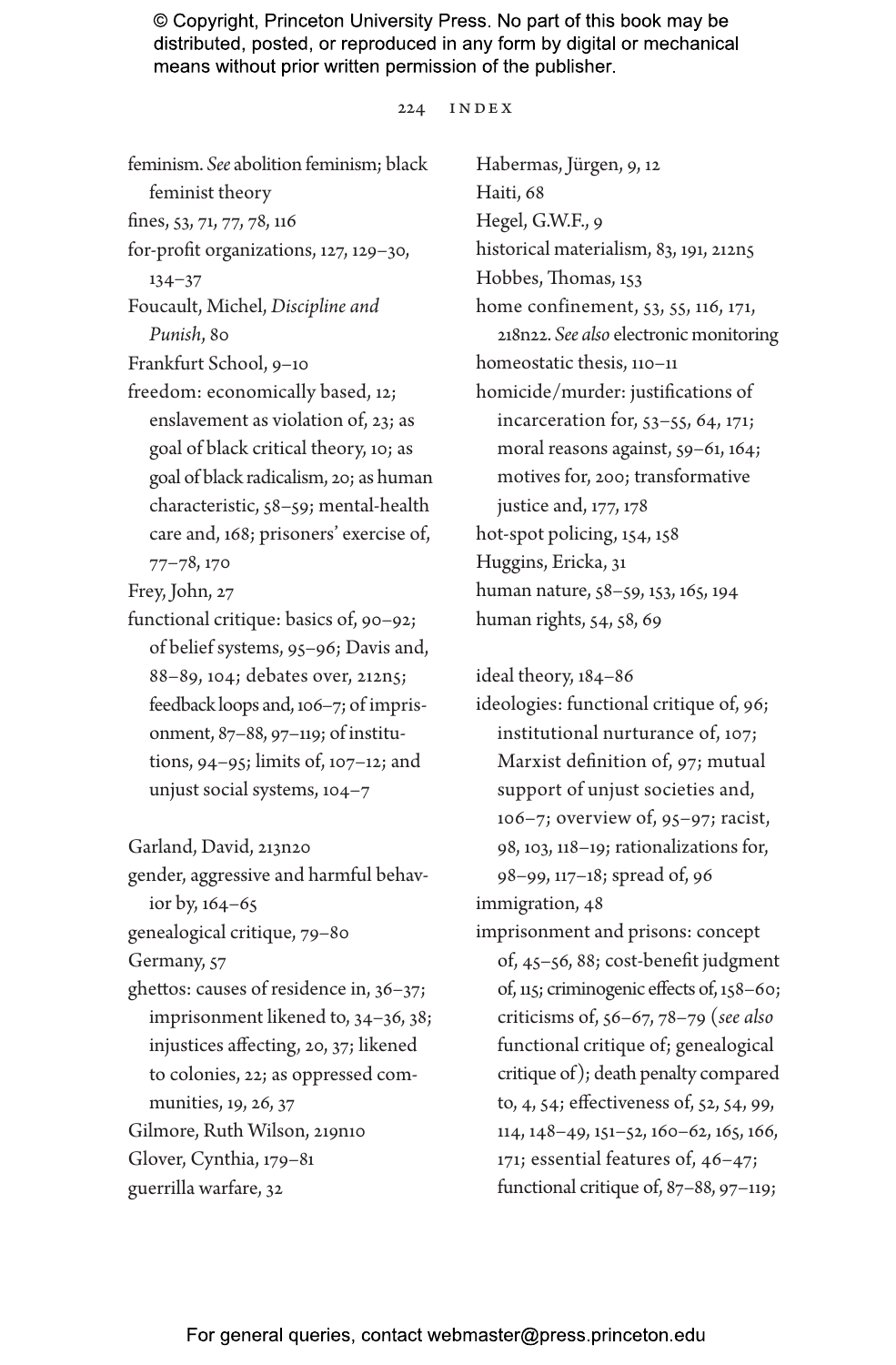#### $INDEX$  225

genealogical critique of, 79–84; ghetto life likened to, 34–36, 38; "ineradicable logic" of, 109–10; institutional context of, 104–5; justifications of, 3–4, 15–16, 54–56, 99, 103, 107–8, 148–49, 164–65, 170, 177–78, 181–83; as a last resort, 17, 53; as legacy of slavery, 80–84; maiming compared to, 4, 54; manifest and latent functions of, 109; moratorium on, 113–17, 119, 184, 198; operating costs of, 74–75, 134, 210n19; oppression as consequence of, 112–13; personnel operating, 103–4; physical conditions of, 45–46, 207n4; forprofit vs. nonprofit, 129–37; punishment as purpose of, 48–49; purposes of, 48–49; racial subjugation as function of, 87–90, 97–103, 117; rates of, 1, 102, 118–19, 151; resistance strategies against, 38–42; schools or workplaces compared to, 102, 109–10; slavery compared to, 24, 45,  $67-79$ ; torture compared to, 4, 56; as weapon of war, 37–42. *See also* alternatives to prison; incarceration; prison industrial complex

incapacitation: as justification for imprisonment, 50–51, 55, 77, 120, 150, 163–64, 180–82; as justification for pretrial detention, 123, 125, 139

incarceration: defined, 47; essential features of, 47; mass, 1, 16, 151–52, 213n20; purposes of, 48, 62; types of, 48–49. *See also* imprisonment and prisons Institute for Social Research, Frankfurt, Germany, 9

institutions: covert purposes of, 93; defined, 92; functional critique of, 94–95; ideological function of, 107; "ineradicable logic" of, 82–83, 109–10; latent functions of, 93–94, 99–100, 108; malfunctioning/dysfunctional, 93; manifest functions of, 93, 99–100, 108; official purposes of, 92–93; racism embedded in, 99–103, 117–19, 200; as subject of functional critique, 92; unintended consequences of, 94

Jackson, George, 20, 23–24, 28–30, 32, 38, 40; *Soledad Brother*, 23, 42 Jackson, Jonathan, 28–29, 30 Jacobs, Harriet, 21 jails, 48–49 James, C.L.R., 10 Jones, Claudia, 10 judicial system, 28 justice. *See* corrective justice; transformative justice just society: capitalism compatible with, 126; defensibility or necessity of imprisonment in, 4–5, 37, 84, 181, 193–94, 196–97, 218n22; need for, 16–17; reform measures for constructing a, 82. *See also* social-structural reform; unjust society just war, 52, 60

Kaba, Mariame, 212n6 Kant, Immanuel, 3, 9 kidnapping, 78 King, Martin Luther, Jr., 24, 33, 188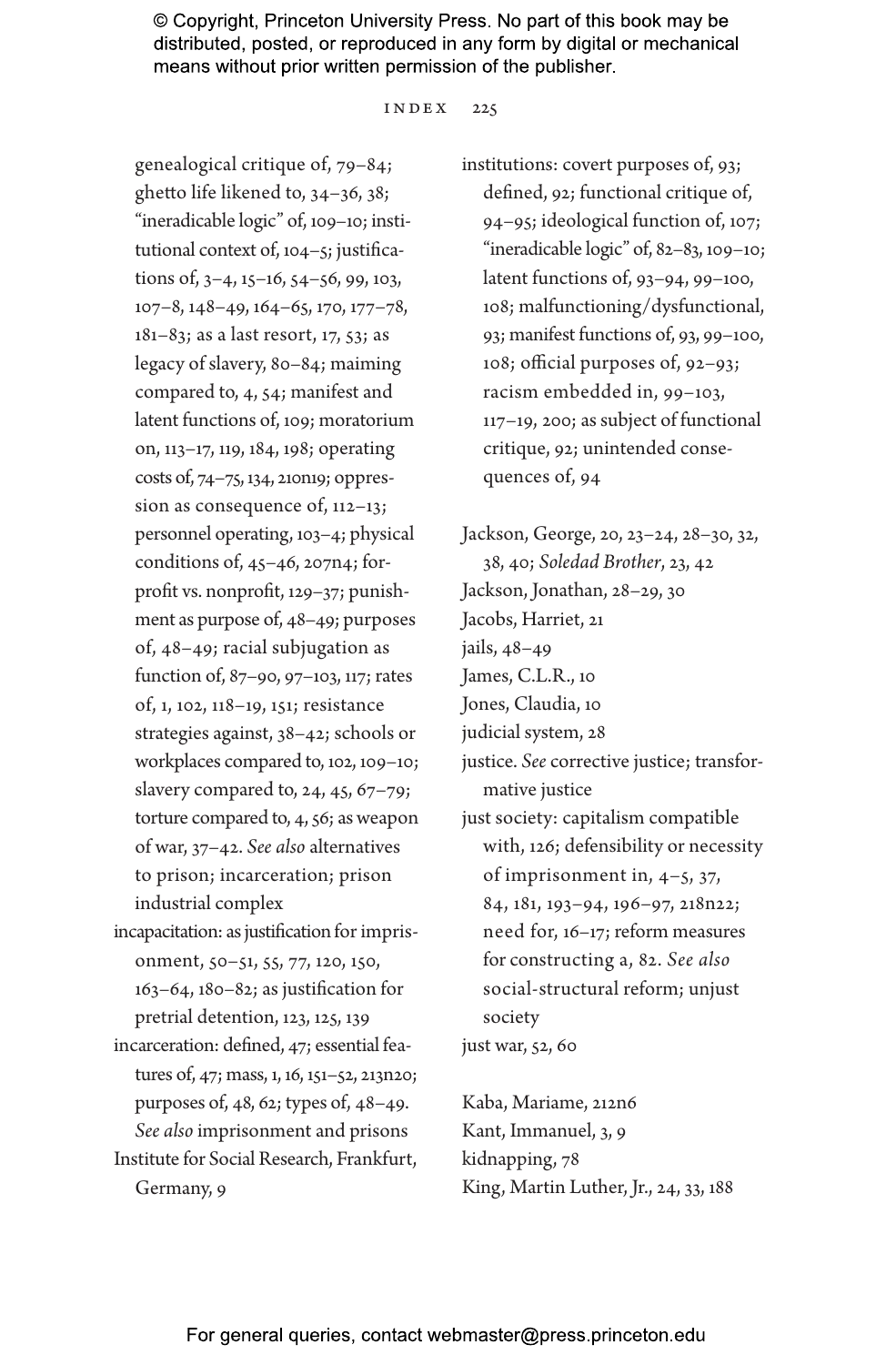#### 226 Index

labor. *See* prison labor labor compensation, 128, 132 law-and-order rhetoric, 26, 98 law enforcement: community accountability as alternative to, 171–72; justifications of, 177–78, 181–82; limitations of, 173–75; opposition to, in the black community, 41; racism in basic structure of, 104–5; rejection of language and concepts of, 172, 174; as weapon of war, 19, 26–33, 35–42. *See also* imprisonment and prisons; judicial system; police laws, moral and prudential reasons underlying, 59–61 liberal egalitarianism, 12 liberalism, 11 liberal market socialism, 12 liberal socialism, 11 Little, Joanne "Joan," 64–65 Los Angeles Panther 18, 31

Madoff, Bernie, 115 maiming, 4, 54, 148 Malcolm X, 45–46; *The Autobiography of Malcolm X,* 22–23 Marcuse, Herbert, 9 Martin, Trayvon, 98, 101 Marx, Karl, 9, 75, 81, 83–84, 136, 185–86, 191; *Capital*, 126 Marxism, 8–9, 12, 32, 88–89, 97, 185, 194, 212n5. *See also* Afro-analytical Marxism; analytical Marxism mass incarceration, 1, 16, 151–52, 213n20 maximum-security facilities, 141. *See also* super-maximum-security facilities McKinney, Gene, 27

McMichael, Gregory, 98 McMichael, Travis, 98 mental-health care, 167–68 Merton, Robert, 93 military industrial complex, 121 misdemeanors, 53 morality: of black resistance/liberation, 22, 23–25; as crime deterrent, 160; grounding of black critical theory in, 12–13; injunctions against violence based on, 60; of prison abolition, 5; and the prison industrial complex, 121, 129–38; of radical prison narratives, 43; reason and agency based on, 59; slave narratives as appeal to, 21; of slave resistance, 22 moratorium on imprisonment, 113–17, 119, 184, 198 *Ms. Magazine*, 65 murder. *See* homicide/murder

National Bail Fund Network, 143 national liberation movements, 22, 25 neoliberalism, 6, 95, 129, 146 Netherlands, 57 Newton, Huey P., 20, 24, 27–28, 30, 31, 34, 39–40; "Prison, Where Is Thy Victory?," 34; *Revolutionary Suicide*, 24, 34 New York Panther 21, 31 Nixon, Richard, 26 nonideal theory, 184 nonprofit organizations, 127–28, 138–47 nonviolence, 66–67 nonviolent resistance, 24 Norfolk Prison, Massachusetts, 46 Norway, 57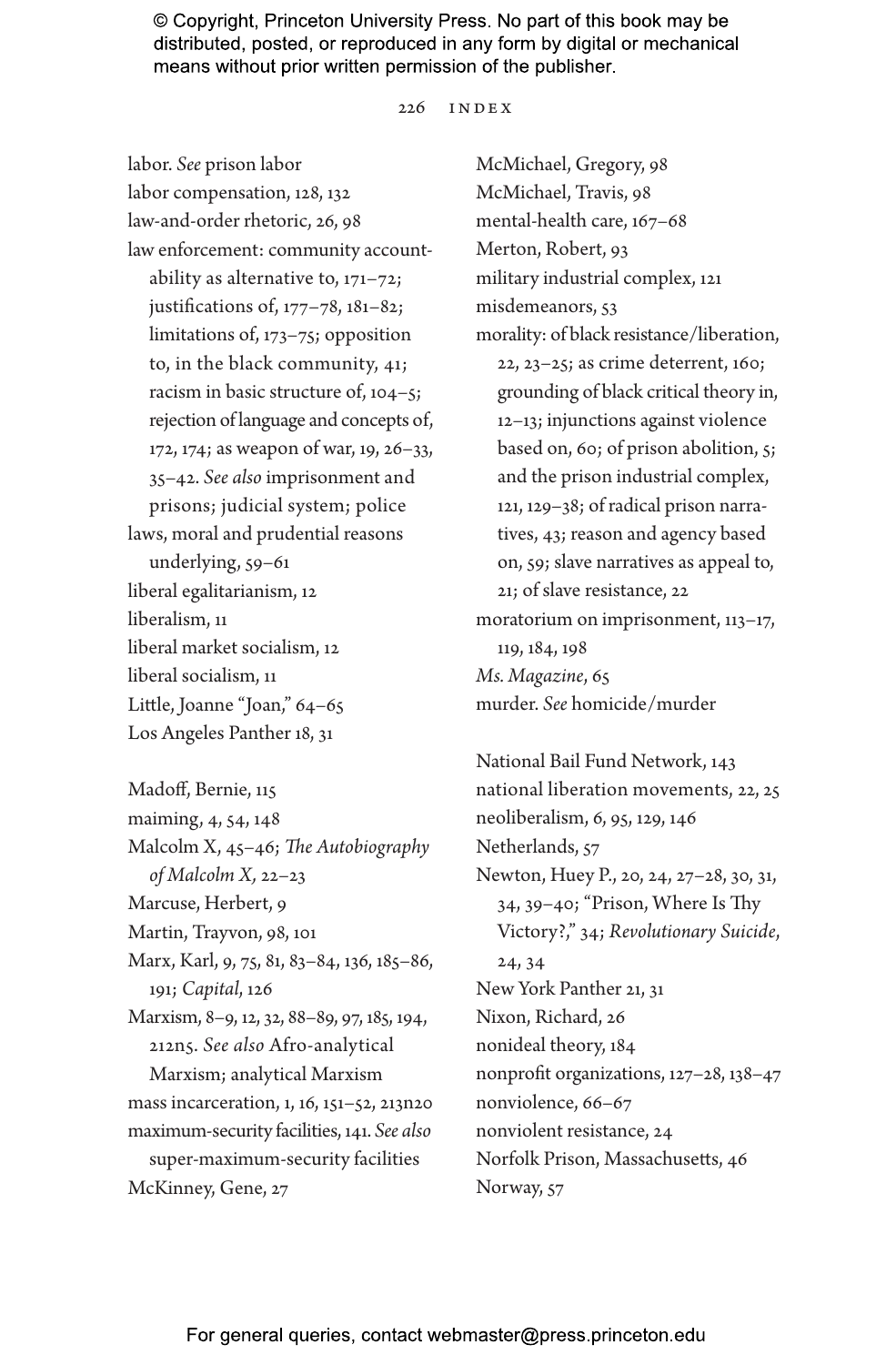#### INDEX 227

operating rights, 127

oppression: of black people, 26–32; of black resistance/liberation, 38, 40–41; capitalism as source of, 125–26, 136; crimes attributable to, 60, 63; dehumanizing/incapacitating effects of, 63; of ghetto denizens, 26, 37; police as source of, 26–28; prisons as instrument of, 112–13; racism as, 89, 118; social illusions fortifying, 97; U.S. government as source of, 19, 24, 26–33, 35–42; of the vulnerable, 114 outsourcing, 127, 140, 142 ownership rights, 127

pacifism, 66

penitentiary, 48–49

perverse incentives, 133–35

philosophy, 3, 13–14

Plato, 3

pluralism, 14

police: abolition of, 156; effectiveness of deploying, 154–57; reform of, 157–58; violence used by, 26–28, 101, 155–58, 176

police-court-prison apparatus. *See* law enforcement

political activism, 13

political prisoners: autobiographical narratives of, 20–25, 35, 37–43; black radicals as, 19–25; ghetto denizens as, 35–38; idea of, 19–20, 32–34; as prisoners of war, 36; resistance strategies of, 38–42; resulting from prisons' basic societal function, 89–90; Soledad Brothers as, 28, 31 poverty abolition, 191

pretrial detention, 48, 122–25, 139, 143 prevention of crime: effectiveness of imprisonment for, 52, 54, 148–49, 151–52; as justification for imprisonment, 52–54, 61, 129; mentalhealth care and, 167–68

- prison abolition: antiracism and, 97; basis of, 2, 6; black radicalism and, 44; crime downplayed in arguments for, 179; Davis and, 5–8, 19, 37, 44–45, 48–49, 66–67, 168, 183–84, 189–90, 204n15; diversity in movement for, 5; facilities that are target of, 49; limitations of arguments for, 16, 66, 78–79, 81–84, 86, 102–3, 107–12, 183, 195–200; models for, 20, 22; need for social-structural reform as upshot of arguments for, 16, 86, 111, 117, 138, 146–47, 195–201; and non-reformist reforms, 17; pacifist justification for, 66; prison industrial complex as target of, 120–21, 146; prison reform vs., 2, 6–8, 17, 46–49, 51, 59, 69, 76, 79, 88, 91, 103, 112, 117, 152, 166–71, 186–90, 198, 203n4, 212n6; psychiatric hospitals included in arguments for, 210n20; punishments acceptable from standpoint of, 54; school or workplace abolition compared to, 102; utopian character of, 15, 190–94
- prisoners: decarceration of, 116; families of, 2, 75–77, 131, 139, 149, 186; freedoms of, 77–78, 170; public attitude toward, 131, 134, 159; public costs of maintenance of, 74-75, 210n19; reentry and reintegration of, 159–60, 170; reforms for improving lives and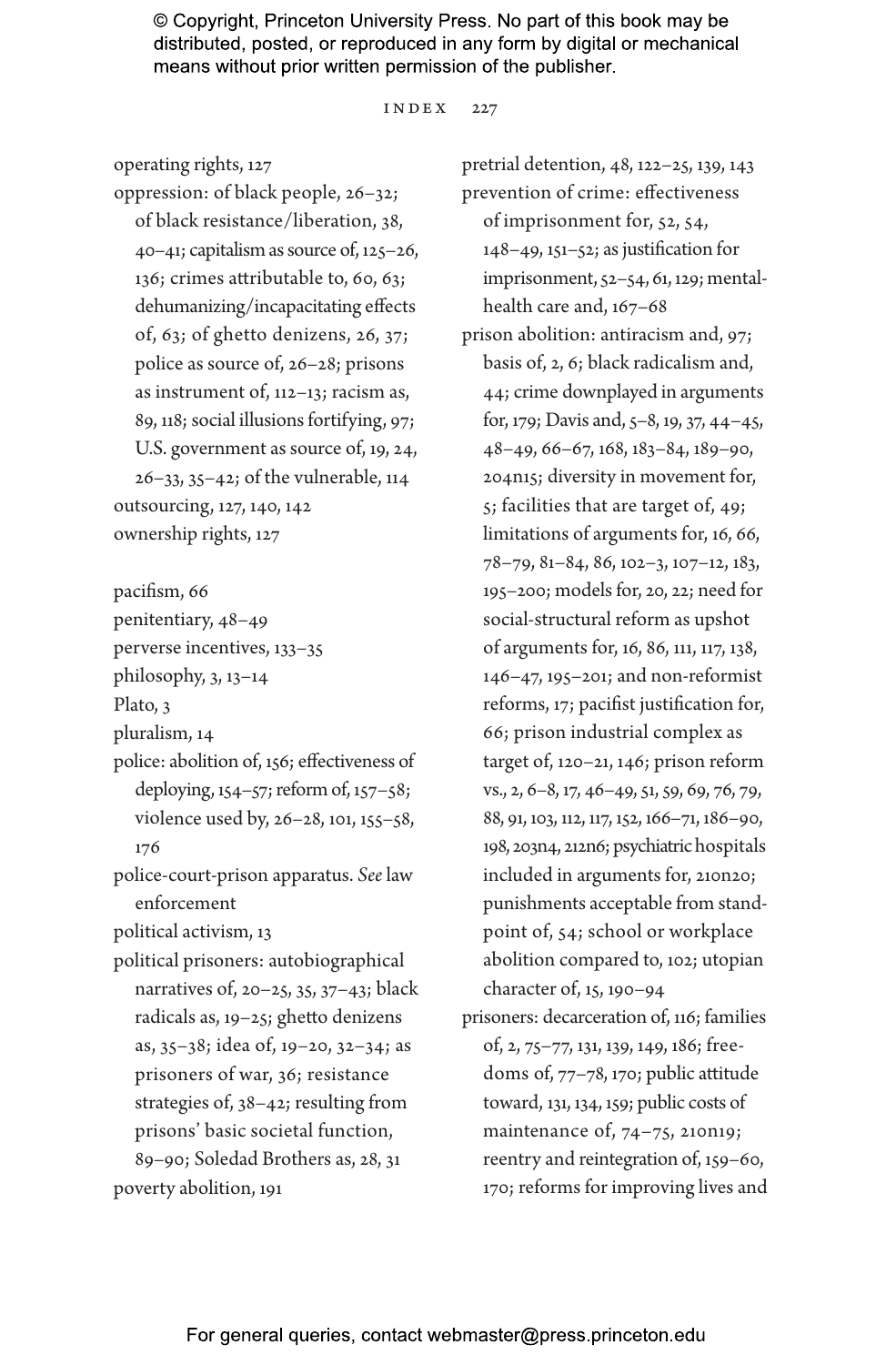### 228 Index

prisoners (*continued*)

experience of, 17; rights of, 50, 62, 209n19; socio-psychological improvement of, 55; types of, 32, 34. *See also* dehumanization; political prisoners; prison labor

prisoners of war, 20, 36, 48, 62, 70 prison industrial complex: abolition of, 120–21; capitalism linked to, 121–22, 125–37; Davis's critique of, 121–22, 129–33, 137, 183; moral issues concerning, 121, 129–38; nonprofit privatization in, 138–47; for-profit vs. nonprofit models in, 129–47

prison labor: benefits for prisoners of, 76–78; community service compared to, 70–72, 74, 77; corporate profit from, 135–36; costs of prisoner maintenance offset by, 74-75, 85; justifications of, 72–73; length of sentence conditional on, 71–72; limited nature of, 70; public vs. private beneficiary of, 73–74; as punishment, 1, 72–74; rights regarding, 74; slave labor compared to, 24, 39, 70–78; wages for, 75–76, 211n37, 211n38

prison reform: calls for, 1–2; criticisms of, 2, 6–8, 16, 17, 112, 186–90, 203n4; dehumanizing practices as target of, 57–58, 159; elements of, 57–58, 159, 184; history-based arguments against, 187–89; moratorium and decarceration as means of, 116–17; police reform linked to, 157; prison industrial complex as target of, 120–21; reducing criminogenic effects of prison

as reason for, 158–60; and socialstructural reform, 119, 161, 199, 205n24 prisons. *See* imprisonment and prisons prison uprisings, 35, 40 private suppliers, 127 privatization, 127, 129–47, 134 profit, 127, 131–33, 134 property crimes, 199 protection of the vulnerable from crime, 55, 61–62, 85, 114, 115, 139, 165, 167, 170, 177, 183, 201 psychiatric hospitals, 48–49, 62, 70, 164, 168, 210n20 public goods, 73–74, 89, 129–31, 135, 137, 139 public safety, 59, 99, 109, 116, 119, 129, 130, 135, 165, 170, 181–82 punishment: appropriateness/proportionality of, 54–55, 61; corporal, 49; Davis's conception of, 49–50; defined, 49–50; immoral choices offered to prisoners, 71–72; imprisonment as means of, 48–49; incapacitation compared to, 50–51; justifications of, 51–56, 61–62, 78; self-defense and just war measures compared to, 52; theories of, 3

quarantine, 48, 51, 62

race-neutral policies, 99, 117–18 racial profiling, 158 racism: as basic function of prisons, 87–90, 97–103, 117; capitalism based on, 104; as ideology, 98, 103, 118–19; institutional, 99–103, 117–19, 200; as oppression, 89, 118;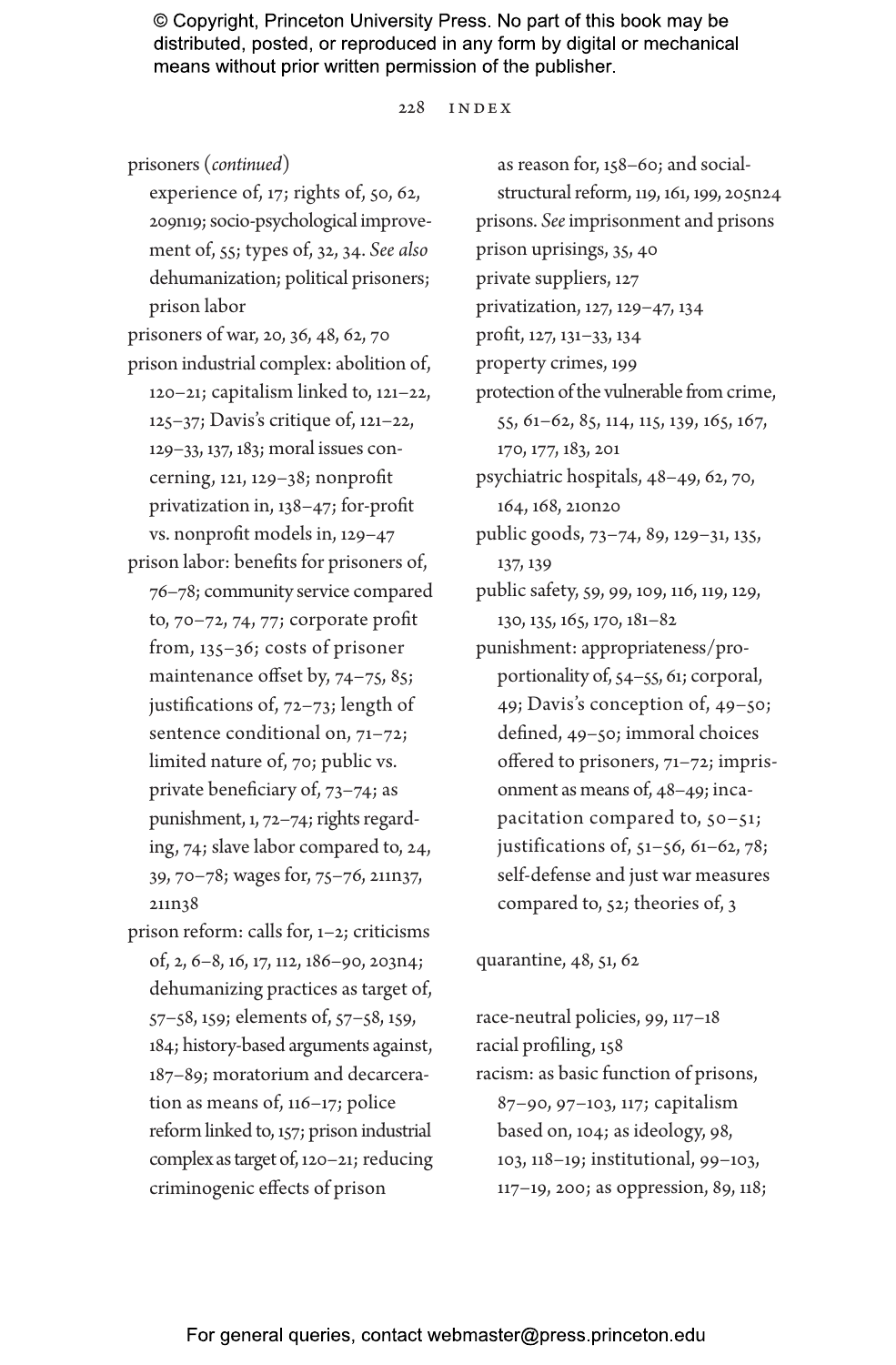INDEX 229

reform measures for, 103. *See also* antiracism radical prison narratives, 20–25, 35, 37–43 rape/sexual assault, 53, 55, 58, 60, 63, 64–65, 115, 145, 164, 171, 200 rationality: capacity for, 62–63, 164, 168; as human characteristic, 58–59, 165; moral and prudential, 59 Rawls, John, 12 recidivism, 158 redress, 17, 21, 53, 82, 85 reentry and reintegration, 159–60, 170 rehabilitation: as component of incarceration practices, 49, 51, 116, 159, 160; as crime prevention technique, 55, 77, 160; Davis and, 169; goals of, 55–56; as justification for imprisonment, 3, 72, 114, 120, 150; obstacles to, 45, 169–70; prison practices conducive to, 46, 48; rejection of need for, 39; transformative justice as means of, 176 reparative and restorative justice, 171–78. *See also* victim compensation retribution, 16, 41, 51–52, 129, 134, 149, 151, 168, 177 rights, 49–50, 62, 170, 209n19. *See also* human rights Robinson, Cedric, 10 Rodney, Walter, 10 Rodriguez, Dylan, 203n4 Rousseau, Jean-Jacques, 153 Saint-Domingue, 68

Sandra Bland Act, 142 schools, 102, 109, 137

Seale, Bobby, 31, 34 self-defense, 52, 60, 64–65 sentencing: appropriateness/proportionality of, 54–55, 61, 85; injustices in, 85; length of sentences, 71–72, 151, 159, 169–70; performance of prison labor as factor in, 71–72; reform of, 116 The Sentencing Project, 205n24 sexual assault. *See* rape/sexual assault Shakur, Assata, 20, 25–27, 35–36, 39; *Assata*, 25, 26 slave narratives, 20–21, 43 slave resistance/rebellions, 20–22,  $24 - 25, 68$ slavery: as despotism, 68; imprisonment compared to, 24, 45, 67–79; persistence of, in American socioeconomic system, 22–24, 67; prisons as legacy of, 79–84; as reference point for black radicalism, 20–25, 69; significance of, for black culture and identity, 68–69 social contract tradition, 153 social illusions, 97 socialism, 15, 19, 23, 84, 109, 137, 187, 191. *See also* democratic socialism; liberal market socialism; liberal socialism social-structural reform: communitybased efforts in, 173; crime prevention through, 53, 119; crime rates linked to, 199–200; Davis on, 191–92, 197–98, 204n15; prison reform and, 119, 161, 199, 205n24; transformative justice and, 173–75; as upshot of arguments for prison abolition, 16, 86, 111, 117, 138, 146–47, 195–201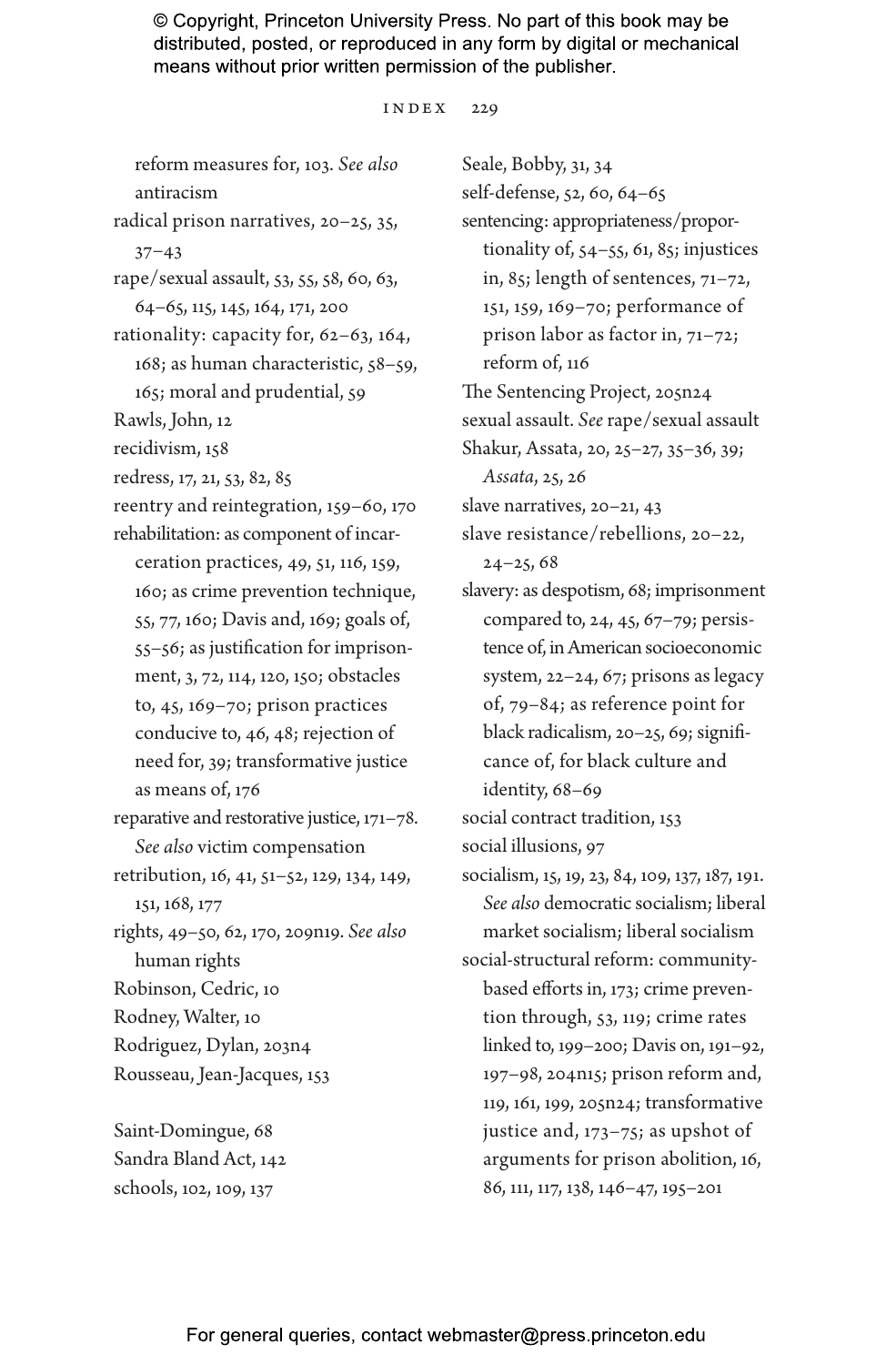#### 230 Index

Soledad Brothers, 28, 31

Soledad Brothers Defense Commit-

tee, 28

- solitary confinement, 30, 42, 58, 169
- South Africa, 178–79
- the state: capacities of, 84; moral standing/legitimacy of, 85, 143, 156, 182, 199. *See also* U.S. government
- state of nature, 153
- sterilization, 71–72
- structural reform. *See* social-structural reform
- substance use, 168–69

suffering: dissident prisoners' willingness to undergo, 39; financial gain linked to, 131–33, 135; justifications of imposing, 59, 151, 163; perverse incentives to impose, 133, 135; proportionality of, 52; refusal to impose, 51, 58, 90, 129

super-maximum-security facilities, 58, 169. *See also* maximum-security facilities

surveillance, 24, 35, 48, 88, 123, 154

- Survived & Punished, 64
- survivors, 172, 174–76
- Sweden, 155

Thirteenth Amendment, 67

torture, 4, 56, 58, 70, 148

transformative justice: as alternative to conventional law enforcement, 171–78; community-based character of, 171–73; compatibility of conventional law enforcement with, 176–77; features of, 171; foci of, 172–74; limitations of, 175–77;

rehabilitation through, 176; and social-structural reform, 173–75; survivors as focus of, 172, 174–76 Tubman, Harriet, 21, 25 Turner, Nat, 21

United Kingdom, 155

unjust society: crime attributable to, 53; defensibility of imprisonment in, 4–5, 16; functional explanations and, 104–7; homeostatic thesis applied to, 110–11; ineffectiveness of deterrence strategies in, 161; instability of, 105; as legacy of slavery, 82; moratorium on imprisonment in, 113–17, 198; mutual support of ideologies and, 106–7; nonprofit privatization of prisons in, 143; penal regime as functional response of, 105–6; political prisoners as opponents of, 33–34, 39; prison-related manifestations of, 16; reform measures for, 82. *See also* just society; social-structural reform

U.S. Civil War, 25

U.S. government: oppression and violence imputed to, 19, 24, 26–33, 35–42; role of, in prison industrial complex, 129–47. *See also* the state utopian reflection, 184, 190–94 utopian socialism, 191

Vera Institute of Justice, 205n24 victim compensation, 166, 171, 211n38. *See also* reparative and restorative justice victims. *See* survivors